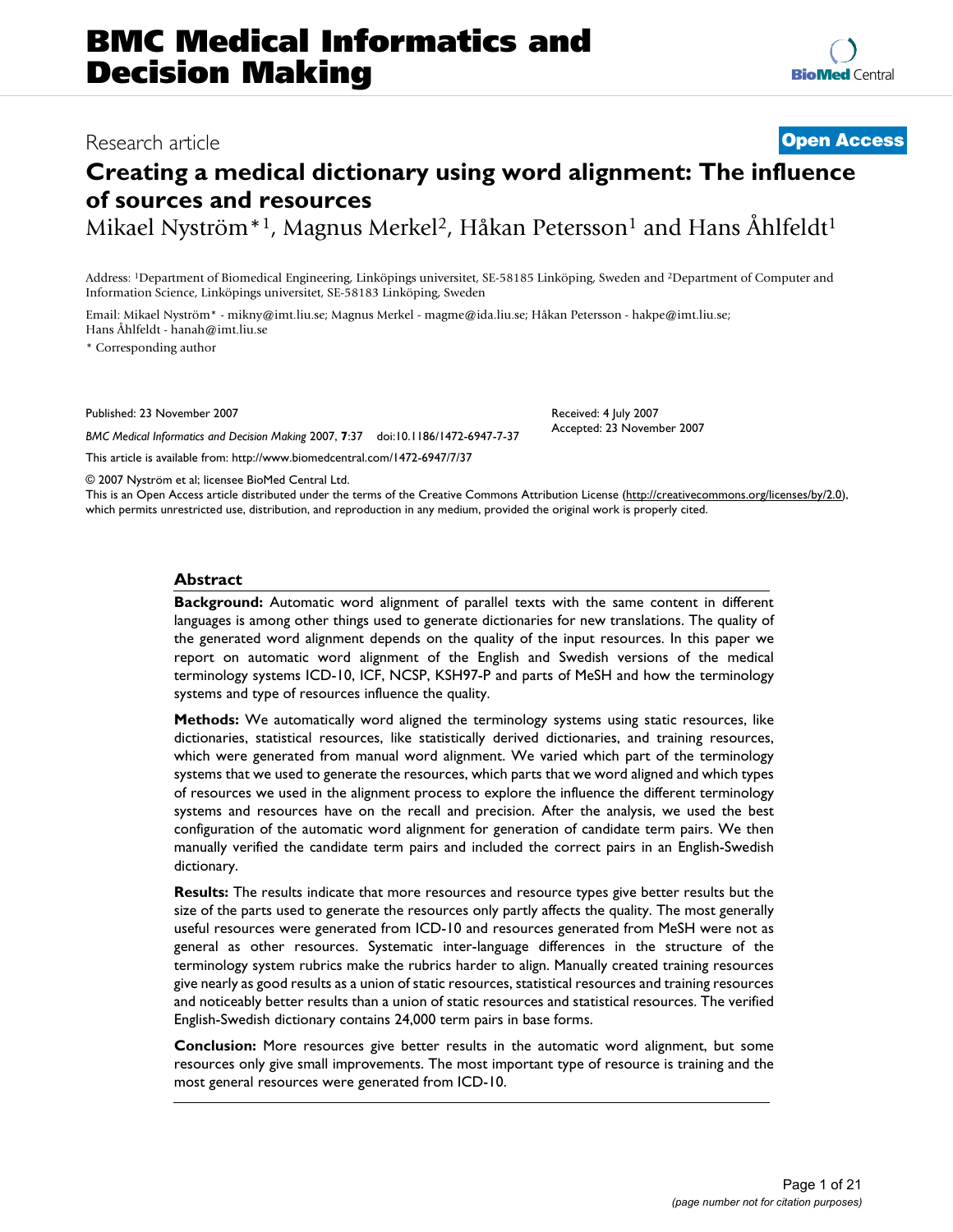### **Background**

Medical terminology systems are needed to support manual and automatic data processing in the health care information systems. If the same terminology systems are going to be used in countries with different languages the systems need to be translated, but manual translations are expensive.

Collections of texts in at least two languages in parallel have been used for creating dictionary-like data for reuse in new translations since the beginning of the nineties[1]. A possibility of reducing the costs for translation of medical terminology systems is therefore to use word alignment on already translated systems to generate resources for translation of other systems. The rubrics in the medical terminology systems have a highly repetitive structure in comparison with natural language texts, which are normally used in word alignment methods. The quality of the alignment can therefore be expected to be higher than normal when medical terminology systems are used as sources.

In an earlier study we used interactive word alignment to generate a medical English-Swedish dictionary from a collection of the medical terminology systems ICD-10, ICF, MeSH, NCSP and KSH97-P[2]. With the best configuration we were able to recognise term pairs for the dictionary from the collection with recall of 0.77 and precision of 0.76, but we hypothesized we could exploit the highly repetitive structure in the rubrics to achieve even better results. An interesting analysis is therefore to explore how linguistic standard methods best can be used on medical terminology systems with their particular content and structure.

### *Objective*

In automatic word alignment parallel text sources were aligned using different types of resources. The parallel text sources we used in this study were terminology systems available in English and Swedish. The types of resources we used were static resources, such as standard dictionaries and parts-of-speech correspondences, statistical resources, such as statistically derived dictionaries, and training resources, such as information acquired during manual word alignment of the parallel text sources. In this study we evaluated how different resources influenced performance according to recall and precision, and whether a specific resource was important or not. Moreover, we studied similarities and differences inside and among the terminology systems. We accomplished this by altering the resources and medical terminology systems we used. The measured similarities and differences were mainly based on whether the used words (contents) in the rubrics were the same, whether the structures of the rubrics were repetitive and whether the structures in the translations were changed according to the original.

Our word alignment resulted in a list of candidate term pairs for an English-Swedish dictionary tailored for the medical terminology systems domain. Finally, we evaluated the quality of the generated candidate term pairs.

### *Word alignment*

Word alignment can be described as the task of finding correspondences on the word or phrase level between a source text and its translation. If languages were structured in identical ways across language borders, this task would be relatively simple as it would mainly entail finding oneto-one correspondences, that is, instances where one word translates exactly to one word. The task is however more complicated as term equivalents come in both singleword units and multi-word units and there are no straightforward mapping techniques.

The standard approaches to word alignment are of two main strands[3]

- 1. statistical (or estimation) approaches
- 2. linguistic approaches

The statistical approaches use probabilistic translation models estimated from parallel corpora. Practically all work within statistical word alignment stems from the early works in statistical machine translation done by Brown et al.[4].

The linguistic approach originates from early work in lexicography where parallel corpora were used to create bilingual lexicons and to find support for how to disambiguate lexical items with the help of parallel linguistic data. Linguistic approaches often use rules for segmentation into lexical units, bilingual dictionaries and rules on word order and positions, as well as rules on corresponding parts-of-speech labels.

As linguistic approaches often use some kind of statistical association measures such as t-scores or the Dice coefficient, they are often regarded not only as linguistic but also as hypothesis testing approaches[5]. This is because there is more than one resource contributing to finding the correct alignment. The challenge in automatic word alignment lies in finding the right resources and to combine them in the right way to obtain optimal alignment results.

Word alignment systems can be used in several application areas, for example, to create bilingual dictionaries used in lexicographical work, bilingual terminology for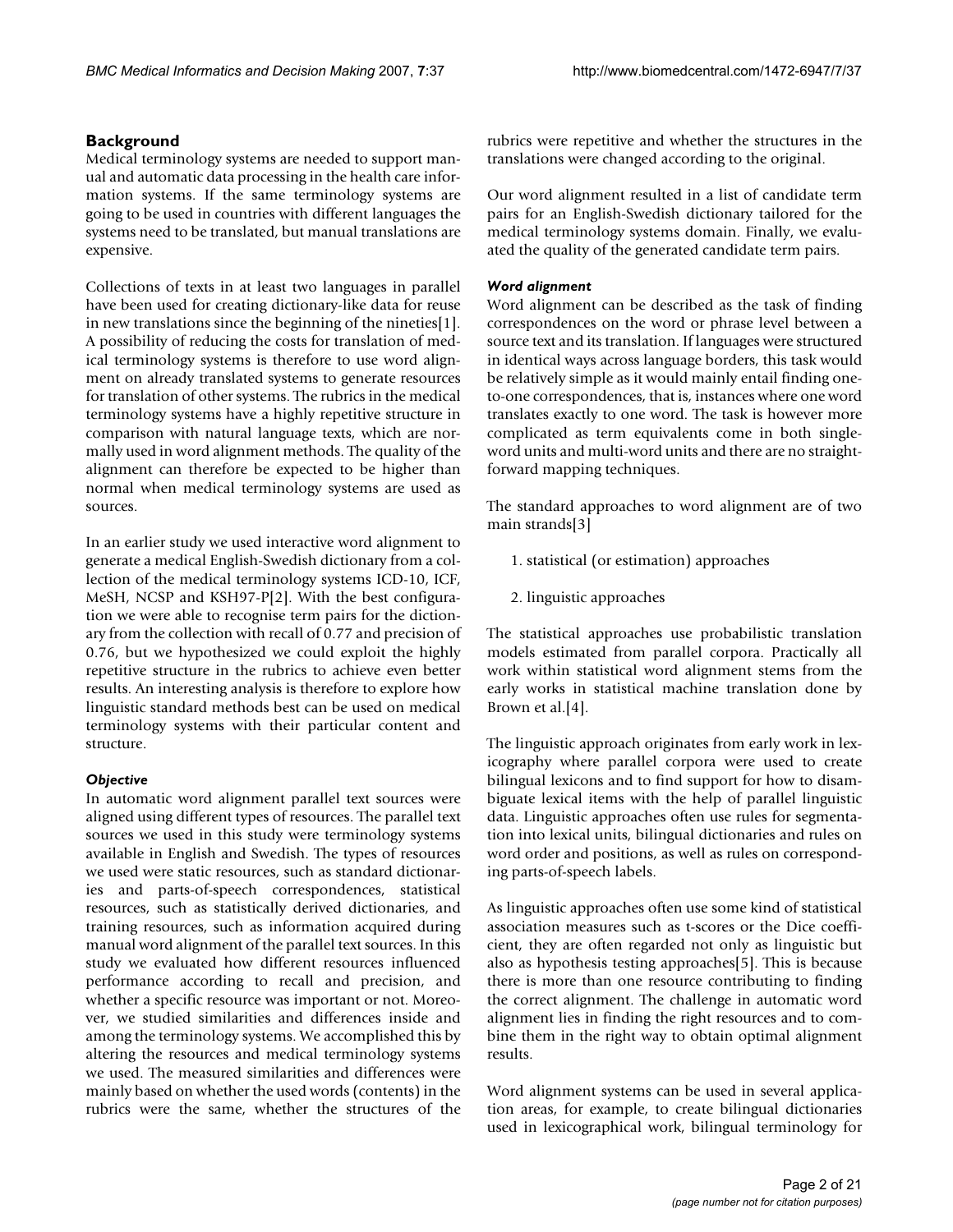translators, machine-readable lexicons to be plugged into machine translation systems and in translation studies, to be able to study relationships between originals and translations. The primary usefulness of word alignment is that it will recover and present candidate term pairs from a potentially previously unknown domain by means of an analysis of a text corpus.

## **Methods**

### *Overview*

We extracted the rubrics existing in parallel in both English and Swedish in the terminology systems ICD-10, ICF, MeSH, NCSP and KSH97-P and used the rubrics as input data to the automatic word alignment. We then performed an evaluation and divided the rubrics into the partitions described in Table 1.

We performed automatic word alignment where we used static resources, statistical resources and training resources are used. One type of static resource is the 'standard resources', which is two standard English-Swedish dictionaries and pattern resources for common parts-ofspeech correspondences. The other two types of static resources are a parts-of-speech blocker and the MeSH-dictionary created from one-word rubrics in MeSH. The statistical resources are dictionaries generated automatically by statistical analysis of the parallel texts of the different partitions. The training resources are built from manual word alignment form a sample of the different partitions.

In the automatic word alignment we altered the used resources according to the batches presented in Table 2, 3, 4, 5, 6, 7. Each batch had a specific configuration according to a specific issue. We calculated recall, precision and F-score for the automatic word alignment in comparison with a manually word aligned sample from the different partitions.

The automatic word alignment also produced English-Swedish candidate term pairs and we manually evaluated the candidate term pairs and collected the correct term pairs to an English-Swedish medical dictionary.

We also measured the intra-rater reliability using the Fscore.

A glossary is included in Appendix1.

### *Alignment tools*

For this experiment we use word alignment software from the ITools suite developed at Linköping University and at Fodina Language Technology. The ITools suite consists of a range of tools with the ultimate goal of producing standardised term banks from parallel texts or translation memories [6-8]. The ITools suite consists of pre-alignment

components that handle morphosyntactic tagging, statistical processing and a training phase involving manual and interactive word alignment. After the automatic alignment has taken place, the results are further processed in the post-alignment stage. For a thorough description of the terminology extraction process and standardisation process, see [5].

The most important parts of the ITools suite are the following six software components (see also Figure 1).

• **IFDG** – a front-end to Connexor's Machinese Syntax syntactic parsers, formerly known as Functional Dependency Grammar parsers[9]. Currently, Machinese Syntax supports ten European languages and provide data of the following kinds for each word token: 1) Base form (lemma), 2) Parts-of-speech and morphological features 3) Syntactic function, 4) Dependency relation and head of dependency relation. The Machines Syntax parser is designed for standard English and Swedish and is not tailored towards specific domains such as medicine. This means that for both Swedish and English there are problems with medical



### **Figure 1**

**The ITools suite**. The heart of the ITools suite is the ITrix application which performs the automatic word alignment. The other tools used are three tools applied before ITrix in the pre-alignment phase: IFDG, for tagging, IStat, for statistical processing, and ILink, for training and creating resources used by ITrix. After the word alignment, the candidate term pairs are converted into an SQL database by Termbase Manager, and the candidate term pairs can be revised graphically in the IView application.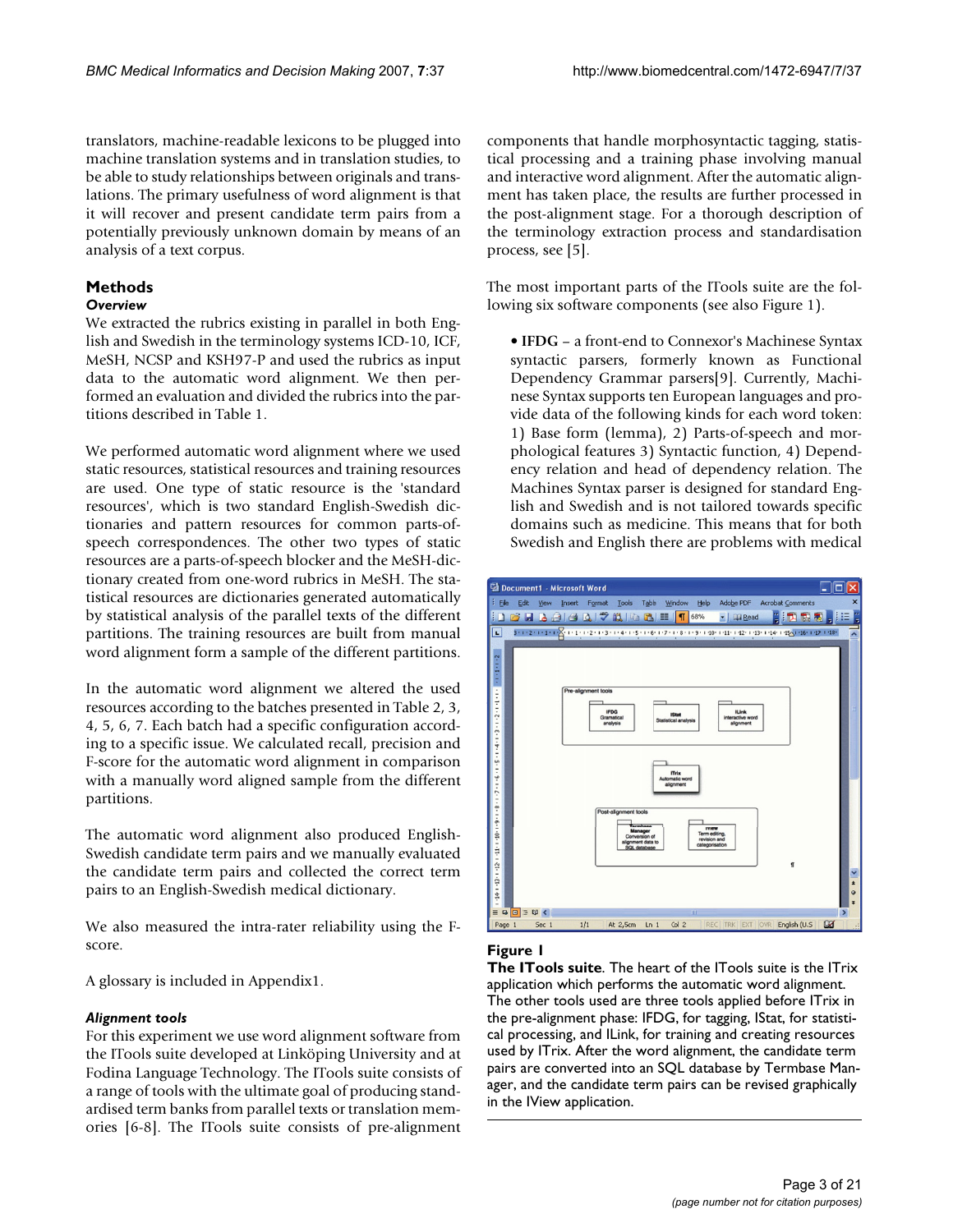rubrics with Latin and Greek origins as the rule-based morphological component have problems to identify the correct lemma of inflected words.

• **IStat** – a statistical tool that creates bilingual lexical resources from the source and target text, based on cooccurrence measures. Bilingual resources derived by various association measures and by using the GIZA++ toolkit [2] can be created using IStat.

• **ILink** – an interactive word aligner. This tool is used for training the automatic word aligner. Bilingual resources are being built up incrementally each time words and phrases are aligned in a graphical user interface. A user/annotator is in control of the alignment process and confirms, rejects or modifies the alignments proposed by ILink. The created resources are then fed into the automatic word aligner.

• **ITrix** – a fully automatic word aligner. The source and target texts are word aligned automatically using the resources created by ILink and static resources such as bilingual lexicons and pattern resources. The automatic alignment consists of a voting procedure, where each resource, be they static or dynamic, votes for different alignment combinations, in each sentence pair. The sentences in a sentence pair are represented as a matrix where the source sentence builds the horizontal axis and the target sentence the vertical axis. In the first step, only true points of correspondence (TPCs), highly probable single word correspondences, are established a similar way to Melamed[10]. These TPCs are then expanded, if possible, in the matrix into multi-word units by joining adjacent cells according to the voting values. ITrix can be said to be a hypothesis testing application where linguistic types of data (e.g. parts-of-speech patterns) are utilised together with statistically derived data.

• **Termbase Manager** – a conversion utility that transforms the results from the automatic alignment into a database, containing candidate term pairs, inflectional variants, grammatical information, examples, etc.

• **IView** – a graphical interface to the SQL database. In IView the terminologist can filter, search, revise and categorise all candidate term pairs and finally export the generated dictionary to an external file format, such as TBX, MultiTerm, OLIF or Excel spreadsheets.

A more detailed description of the workflow when going from parallel texts to bilingual standardised terminology banks using the ITools suite is described in [6].

The focus in this project lies on the use of different resources and strategies in automatic alignment. It is important to distinguish between three types of resources

1. Static resources. These are resources that are fixed, such as general bilingual dictionaries or domain-specific bilingual dictionaries, for example an English-Swedish medical dictionary. Static resources can also contain fixed rules for parts-of-speech correspondences.

2. Statistical resources. These resources contain statistical data from the source and target texts, for example, statistically derived bilingual lexicons from the specific source and target texts.

3. Dynamic resources. These resources are built up during training of a specific training set belonging to the same domain as the alignment project texts.

One could say that the *static resources* are independent from the alignment project in the sense that there is nothing in a static resource that is directly derived from the alignment project texts. The statistical resources are typically run once at an initial stage of the project, and the resources never change after that. The dynamic resources, however, continue to grow depending on the extent of the training efforts.

The *dynamic resources* are intended to reflect the specific characteristics of the material that is being aligned. The dynamic resources are built by manual and interactive training on four levels simultaneously, namely for word form, lemma form, parts-of-speech and syntactic function levels. This means that training on sentence pairs will result in dynamically created lexicons containing both word forms (inflections) and lemmas (base forms) as well as data on parts-of-speech and function correspondences from those sentences. These dynamic resources are what we refer to as *training resources* for a given set of documents. Training should be done in a consistent manner, i.e., the same principles for building the training resources should be applied over all the training material, because inconsistent training will result in decreased performance of the automatic alignment.

The *standard resources* used in this project consist of two static standard dictionaries containing a total of 22,500 English-Swedish entries. These dictionaries are considered to be non-medical and non-technical and are used as general resources to guide the alignment and to determine what is domain specific terminology and what is not. Also included in the standard set-up are pattern resources for common parts-of-speech correspondences, for example that two nouns in English often correspond to one noun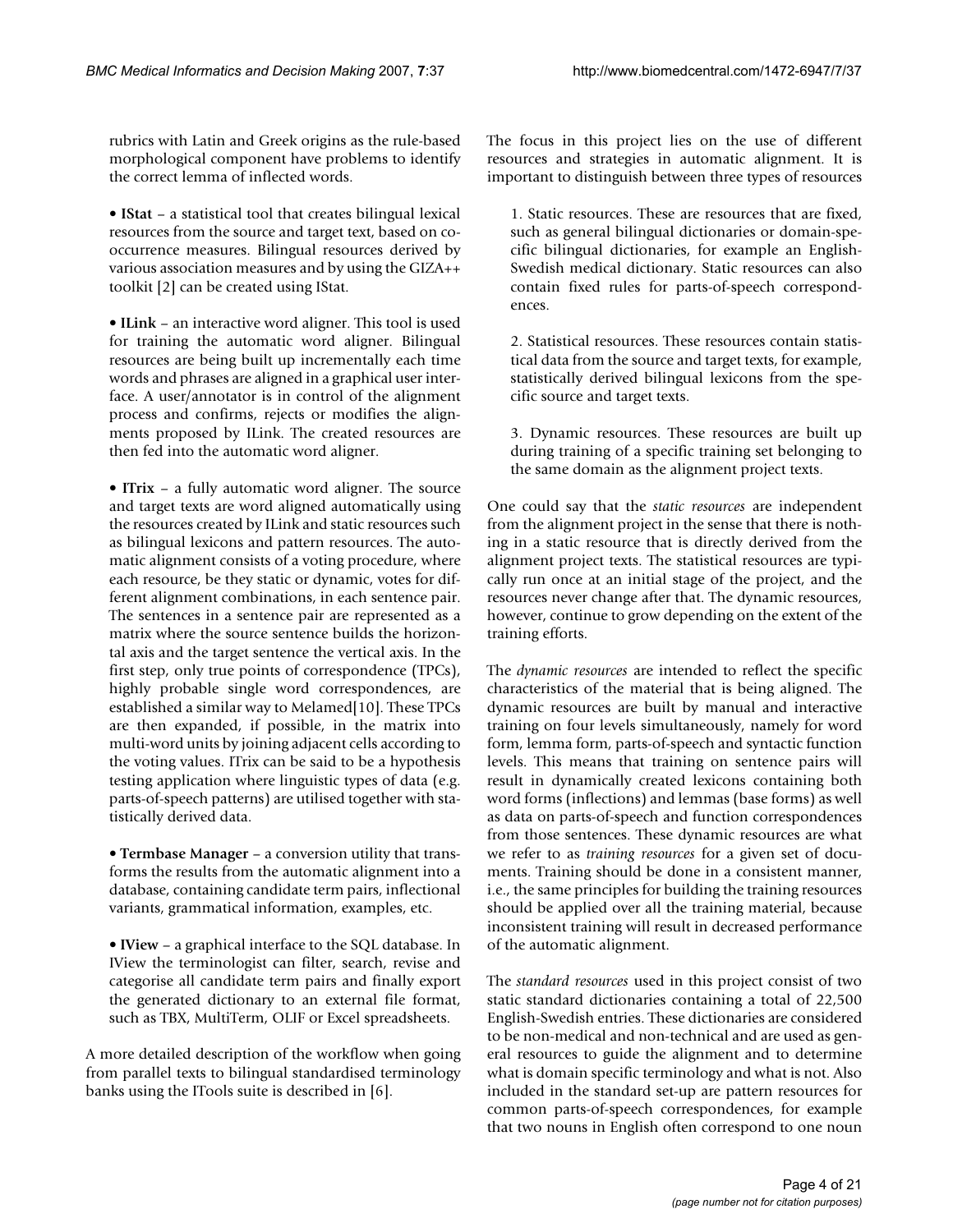in Swedish (NN#N), as well as standard punctuation patterns that are applicable in general alignment between English and Swedish.

In the pre-alignment phase, it is possible to run a statistical analysis on the parallel text to create *statistical resources*. The ITools suite can use such statistically derived dictionaries in different fashions such as co-occurrence measures like t-score and the Dice coefficient. In this project, the GIZA++ tool kit was used to generate probabilistic dictionaries[3] of two kinds, for the lemma level and on the word form level.

A *parts-of-speech blocker* is also used in this experiment. This blocker uses the parts-of-speech tag provided by IDFG and is devised so that it will filter out any alignment that matches a certain predefined pattern that is deemed to be unwanted in this domain. For example, the regular expression

$$
. +\#(Cc|Interp|Det|Cs|Pron) .+
$$

will block out any alignment where the target side (Swedish) contains a multi-word unit that starts with a conjunction, punctuation, article, subjunction or pronoun. Instead the next best alignment will be chosen. For example, if the highest ranking nominee term pair is 'high blood pressure – ett högt blodtryck', where the Swedish indefinite article 'ett' starts the Swedish nominee term, then this nominee term will be blocked by the pattern above.

Even when none of the resources mentioned above are used in the alignment set-up a few simple heuristics are still applied, such as a cognate test (where similar strings are rewarded) and a strategy that the same parts-of-speech category in both the source and target candidate contribute to alignment preferences.

### *Ranking and filtering candidate term pairs*

In any word alignment project it is desirable to optimize the quality of the aligned data by stripping away poor quality alignments and keeping the high quality ones as this will leave less manual work in the actual standardization process. To achieve this, one has to order the candidate term pairs in, for example, descending quality order. Ordering candidate term pairs can be done using different metrics. One such metric that has been used in term extraction research is the Dice coefficient of association[11]. A common approach in applying Dice coefficient as a ranking metric is to collect corpus statistics[12]. The metric used here is the qvalue, a metric specifically designed to operate on aligned data[13].

The input data used are all available in the SQL database, which contains information such as

- Type Pair Frequencies, TPF, i.e. the number of times where the source and target types are aligned
- Target types per Source type, TpS, i.e. the number of target types a specific source type has been aligned to. For example, if the source type A is aligned to the target types B and C, two type pairs exist, A-B and A-C. For both these type pairs, the TpS value is 2.

• Source types per Target type, SpT, i.e. the number of source types a specific target type has been aligned to. Given the example provided to explain the TpS, the SpT values for the two type pairs would be 1 for A-B, and 1 for A-C. This means that low SpT and TpS values correspond to consistent usage of target and source types if the aligned data are fairly correct.

Using this information, we can describe the qvalue in the following way

$$
Q-value = \frac{Type \space Pair \space Frequencies}{Target \space type \space source \space type+Source \space type \space per \space Target \space type}
$$

In short, one can describe the qvalue as a metric that assigns high qvalues for candidate term pairs with consistent translations and high frequencies, whereas low qvalues indicate candidate term pairs with inconsistent usages and low frequencies. The qvalue metric could be applied either to base forms (lemmas) or to word forms (inflections). In previous alignment projects, it has been shown that a qvalue threshold at 0.4 will yield precision rates for candidate term pairs of more than 90 per cent [6,13]. To illustrate the application of qvalues, consider a candidate term pair like 'disease – sjukdom' which has a type pair frequency of 630 in the alignment results. Given that 'sjukdom' has 18 source candidates (SpT is 18) and that the English 'disease' occurs in 48 distinct pairs (TpS is 48), the qvalue for this term pair is 9.54 derived from 630/ (48+18). This can be compared to a very poor alignment, for example 'disease – sjuk', which with a frequency of 1 will yield a qvalue of 0.0196 derived from 1/(48+3), given that 'disease' occurs in 48 and 'sjuk' in 3 different candidate term pairs.

A unique term pair occurrence will always yield the qvalue 0.5 if the respective source and target term is not aligned in any other pair. This means that it can be expected that medical rubrics will produce a high number of candidate term pairs with the qvalue 0.5, because of the specific characteristics of such input data, i.e. a high number of unique entries.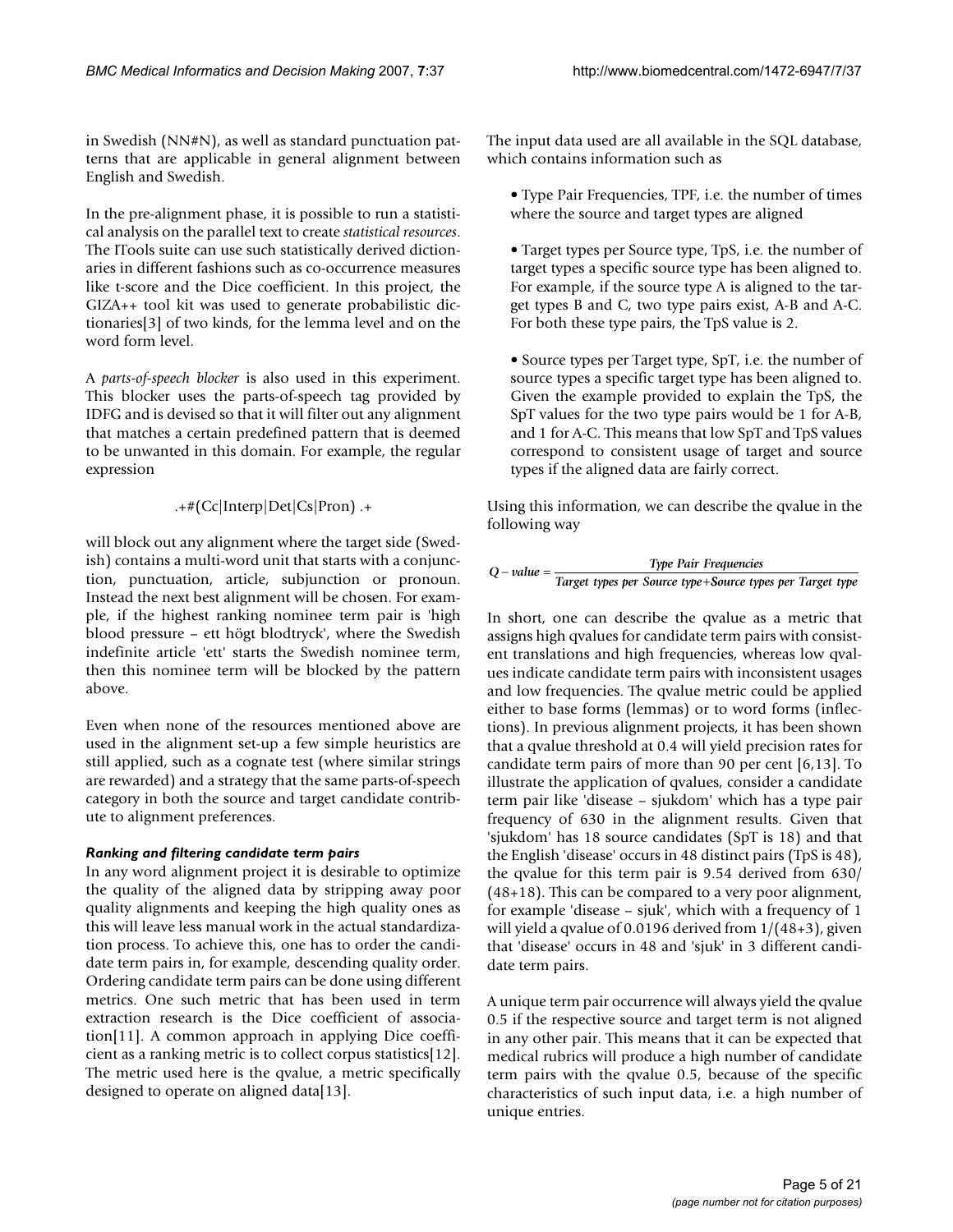#### *Terminologies*

The terminologies we use in this study are the five medical terminology systems ICD-10, ICF, MeSH, NCSP and KSH97-P, which are further described in Appendix2. We extracted all the rubrics which exist in parallel in both English and Swedish together with their code. In this case rubric means the label associated with each code. When both a preferred rubric and synonym rubrics exist we included only the preferred rubric. A rubric pair example is the English rubric 'Enteropathogenic Escherichia coli infection' and the Swedish rubric 'Infektion med tarmpatogena Escherichia coli-bakterier' accompanying the ICD-10 code A04.0.

#### *Terminology partitions*

### *Manual inspection*

In the earlier study [2] we had an indication that parts of the medical terminology systems worsen instead of improve the quality of the resources generated from the terminology systems. The author MN therefore performed a manual inspection of the terminology systems to find subparts from the terminology systems that have different characteristics than the main part of the systems. Three such subparts were found

• In ICD-10 chapter2 level4 the Swedish rubrics frequently start with phrases like 'Malign tumör' ('Malignant neoplasm') and 'Benign tumör' ('Benign neoplasm'), but these start phrases do not have translational correspondences in the English rubrics. Instead this information is implied from the superordinate rubrics. An example is ICD-10 code C38.0 with the English rubric 'Heart' and the Swedish rubric 'Malign tumör i hjärtat' (literally 'Malignant neoplasm of heart').

• In NCSP chapterN the translations of the rubrics are more paraphrased than in the rest of NCSP. An example is NCSP code NCB09 with the English rubric 'Primary partial prosthetic replacement of elbow joint not using cement; other or unspecified' and the Swedish rubric 'Primär halv- eller delprotes i armbågsled utan cement' (literally 'Primary half or part prothesis in elbow joint without cement').

• In MeSH the rubric pairs where at least one rubric consists of one word act as a kind of English-Swedish dictionary. This is because they consist of rubrics that can not be divided into smaller parts. Some examples are MeSH code D000001 with the English rubric 'Calcimycin' and the Swedish rubric 'Kalcimycin' (literally 'Calcimycin'), D000002 with the English rubric 'Temefos' and the Swedish rubric 'Temefos' (literally 'Temefos'), and D000003 with the English rubric 'Abattoirs' and the Swedish rubric 'Slakthus' (literally 'Abattoirs').

### *Statistical evaluation*

When the numbers of words or numbers of characters in corresponding English and Swedish rubrics show differences that are not systematic, this indicates that the translation process have made insertions or deletions in the translated rubrics. We suspected these kinds of alterations as sources of errors when automatic word alignment resources are generated.

To confirm if ICD-10 chapter2 level4 and NCSP chapterN had different numbers of words and/or numbers of characters than the remainders of the respective terminology systems, we compared the length of the rubrics by correlation, rubric ratio and rubric ratio resampling. These comparisons are described below.

In the correlation analysis we compared corresponding rubrics to each other both according to number of words and according to number of characters. Since the MeSH subpart with one-word rubrics is produced through filtering, correlation is not a relevant measure. Consequently we only included the other subparts in the correlation analysis. We used Kendall's tau-b correlation method and the results are included in Table 1. The results confirm that there are differences between ICD-10 chapter 2 level 4 and NCSP chapterN and the remainders of the respective terminology system.

Compared to English, Swedish is a much more compound-rich language. The difference in absolute number of words between the corresponding English and Swedish rubrics is therefore not a completely useful measure. Instead we analysed the ratio between the numbers of words in corresponding rubrics.

In the rubric ratio analysis we calculated the grand mean  $\left(\frac{\overline{q}}{q}\right)$  of the number of words in the English rubrics  $\left(e\right)$  and the number of words in the corresponding Swedish rubrics (*s*) for all rubrics (*n*). The result was 1.29. This means that for each word in a Swedish rubric 1.29 words can be expected in the corresponding English rubric.

$$
\overline{q} = \frac{\sum_{k=1}^{n} \frac{e_k}{s_k}}{n}
$$

For each partition (*p*) the average absolute differences  $(\Delta q_p)$  between the ratio for all rubrics and the grand mean  $(\bar{q})$  were then calculated.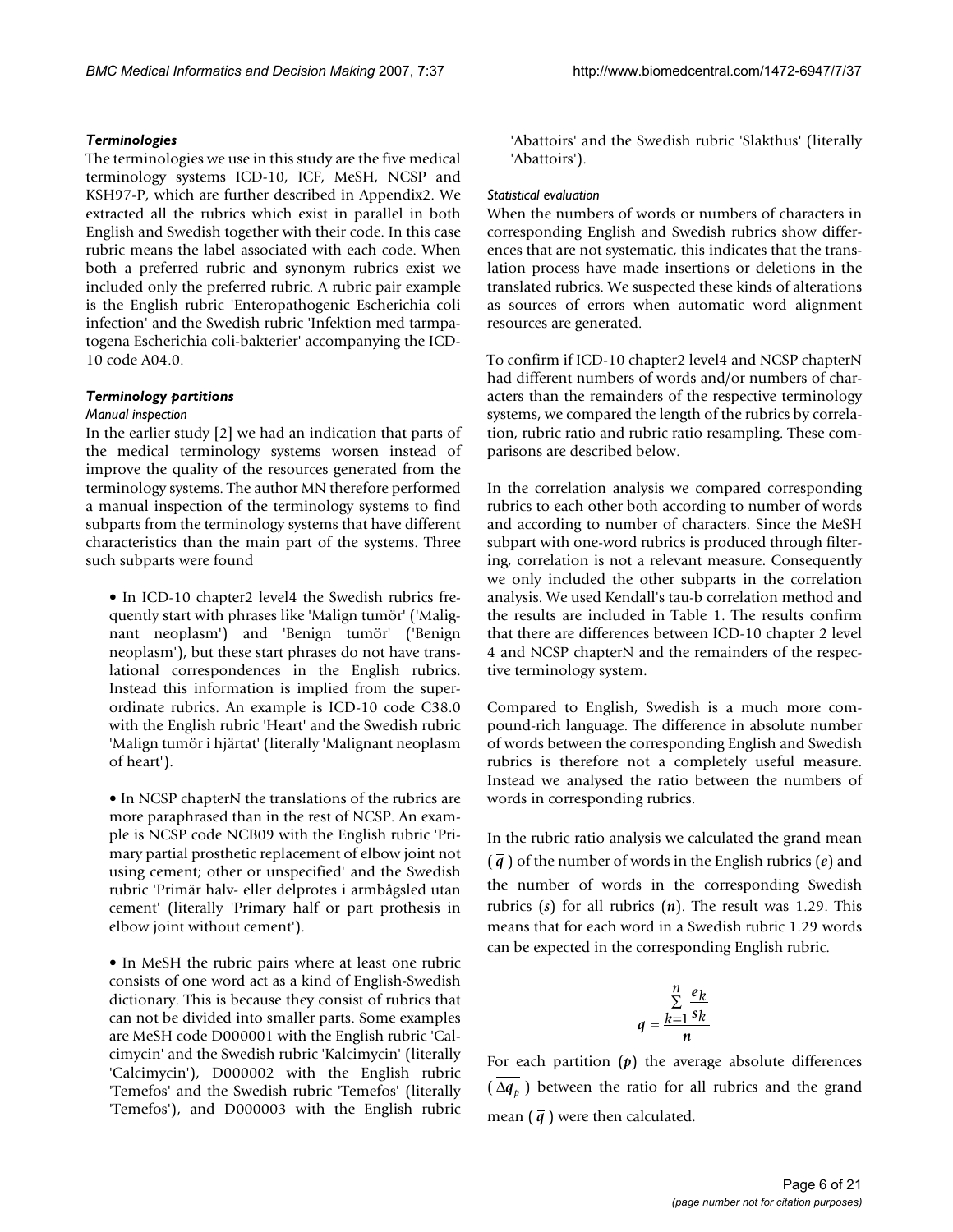#### **Table 1: Partition characteristics**

| Partition Content |                                                                    | Word<br>correlation | Character<br>correlation | Word ratio<br>difference | <b>Rubrics</b> | English rubric<br>average number<br>(standard deviation)<br>of words | Swedish rubric<br>average number<br>(standard deviation)<br>of words | English unique<br>words | Swedish<br>unique words | English unique<br>words per<br>rubric | Swedish<br>unique words<br>per rubric |
|-------------------|--------------------------------------------------------------------|---------------------|--------------------------|--------------------------|----------------|----------------------------------------------------------------------|----------------------------------------------------------------------|-------------------------|-------------------------|---------------------------------------|---------------------------------------|
| All               | All terminology systems                                            | 0.78                | 0.79                     |                          | 38,575         | 3.7(2.9)                                                             | 3.3(3.0)                                                             | 17,679                  | 25,848                  | 0.5                                   | 0.7                                   |
|                   | MeSH, one word in either<br>English or Swedish rubric              |                     |                          | 0.56                     | 13,514         | 1.5(0.7)                                                             | 1.0(0.1)                                                             | 11,267                  | 13,581                  | 0.8                                   | 1.0                                   |
| $\overline{2}$    | MeSH, more than one<br>word in both English and<br>Swedish rubrics | 0.52                | 0.71                     | 0.30                     | 5,568          | 2.6(0.8)                                                             | 2.3(0.7)                                                             | 5,434                   | 6,443                   | 1.0                                   | 1.2                                   |
| 3                 | ICF, whole                                                         | 0.69                | 0.79                     | 0.53                     | 1,496          | 4.7(2.5)                                                             | 4.2(2.8)                                                             | 991                     | 1,263                   | 0.7                                   | 0.8                                   |
| 4                 | KSH97-P, whole                                                     | 0.70                | 0.67                     | 0.49                     | 968            | 4.0(2.5)                                                             | 3.5(2.4)                                                             | 1,324                   | 1,382                   | 1.4                                   | 1.4                                   |
| 5                 | ICD-10, except chapter 2<br>level 4                                | 0.77                | 0.75                     | 0.37                     | 10,791         | 5.2(3.0)                                                             | 5.2(3.4)                                                             | 5,144                   | 7,219                   | 0.5                                   | 0.7                                   |
| 6                 | NCSP, except chapter N                                             | 0.64                | 0.63                     | 0.38                     | 4,137          | 5.8(2.7)                                                             | 5.0(2.5)                                                             | 1,758                   | 2,347                   | 0.4                                   | 0.6                                   |
| $\mathcal{I}$     | ICD-10, chapter 2 level 4                                          | 0.38                | 0.45                     | 0.71                     | 713            | 3.6(2.2)                                                             | 6.3(2.7)                                                             | 443                     | 535                     | 0.6                                   | 0.8                                   |
| 8                 | NCSP, chapter N                                                    | 0.55                | 0.48                     | 0.25                     | 1,388          | 9.4(2.6)                                                             | 7.7(2.3)                                                             | 249                     | 285                     | 0.2                                   | 0.2                                   |

Content of the partitions.

Kendall's tau-b correlation between the English rubrics and corresponding Swedish rubrics according to number of words and number of characters and average absolute differences between the ratio for all rubrics in the partition and the grand mean of the different terminology partitions.

Number of parallel rubrics, average number and standard deviation of words per rubrics, number of unique words, and number of average unique words per rubric of the different terminology partitions.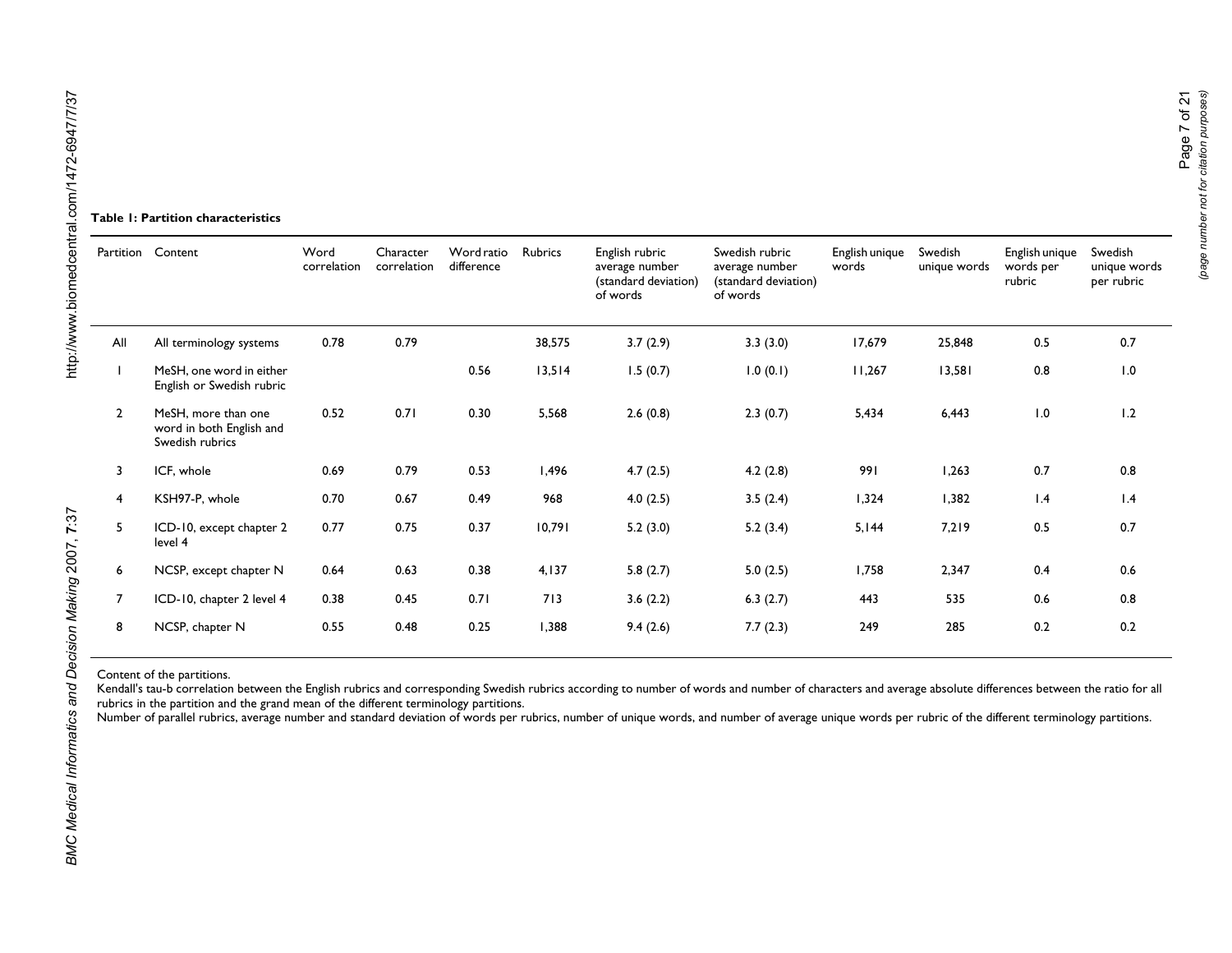$$
\frac{\sum\limits_{k=1}^{n_p} \left| \frac{e_{pk}}{s_{pk}} - \overline{q} \right|}{n_p}
$$

The results are included in Table 1. As can be seen there is a relatively large difference between ICD-10 chapter 2 level 4 and the rest of ICD-10, which confirms that the problem with insertions of start phrases in chapter2 level4 makes difference. The difference between NCSP chapterN and the rest of NCSP is also noticeable and chapterN has the lowest ratio of the evaluated parts. This finding supports the manual inspection finding that NCSP chapterN is translated in a different manner than the main part of NCSP.

In the rubric ratio resampling analysis we put together the two parts of ICD-10 in one set and calculated the average absolute difference ratio for the whole ICD-10. The result was 0.39. We extracted a random subset containing the same number of rubric pairs as chapter2 level4 10,000 times. In 95 per cent of the cases the average absolute difference ratio were between 0.37 and 0.42. This is a considerably lower result than the result for chapter2 level4 alone, which was 0.71. This finding supports that chapter2 level4 is translated in a different manner than the main part of ICD-10.

In the same way we carried out a resampling analysis with NCSP. Here the average absolute difference ratio for the whole NCSP was 0.35 and the interval between 0.33 and 0.37. This is a considerably higher result than the result for chapterN alone, which was 0.25. This finding supports that NCSP chapterN is translated in a different manner than the main part of NCSP.

#### *Partition division and statistics*

In line with the findings in the manual inspection and statistical evaluation we divided the English and Swedish terminology system rubrics into 8 partitions, which are described in Table 1. We ordered the partitions according to the assumed quality of the automatic word alignment resources which could be generated from the partitions. We assumed that partition 1 to give the highest quality and partition 8 the lowest. However, the order of the partitions was not critical for the study. This order is described in Table 1. To acquire more information about each partition we calculated more descriptive statistics, which are included in Table 1.

#### *Performance measures*

In this study we used the performance measures recall, precision and F- score. We calculated the measures by comparing automatic word alignment and manual word alignment of test sets where the quality of the automatic alignment is evaluated and the manual alignment is the gold standard. The formulas used for calculating recall, precision and F-score are described below.

*recall* = <u>automatic alignments∩manual alignments</u><br>manual alignments manual alignments

*precision* = <u>*automatic alignments∩manual alignments*</u><br>automatic alignments *alignments*

$$
F-score = \frac{2*recall*precision}{recall+precision}
$$

#### *Intra-rater reliability*

In the intra-rater reliability study we compared two manual word alignments by the F-score. We selected the Fscore because of its dependence on recall and precision and because of the symmetry in the F-score formula, which eliminate the need to select one of the alignments as a gold standard.

#### *Experiment set-up*

We started the experiments with preparation and the author MN manually word aligned the terminology system rubrics in the training set. Another author, MM, carried out the automatic word alignments in 6 batches with different configurations to be able to evaluate the alignments. We generated a list of candidate term pairs for an English-Swedish dictionary and MN manually evaluated the list. MN once again carried out the manual word alignment in order to measure the intra-rater reliability.

#### *MeSH-dictionary*

In the manual inspection of the terminology systems we found that partition 1 act as a kind of English-Swedish dictionary. Therefore there was no need to word aligning partition 1 and we therefore left out this partition from the word alignment. Instead the partition was used as a static resource called MeSH-dictionary in the word alignment process.

#### *Manual word alignment*

We pre-processed partitions 2–8 for the word alignment. From these partitions we randomly sampled 5 percent to a training set and 5 percent to a test set. The author MN then manually aligned the training sets and test sets following the word alignment style guide included in Appendix3. We used the training sets to build training resources for the automatic word alignment and saved the test sets for later use as a gold standard for the automatic word alignment.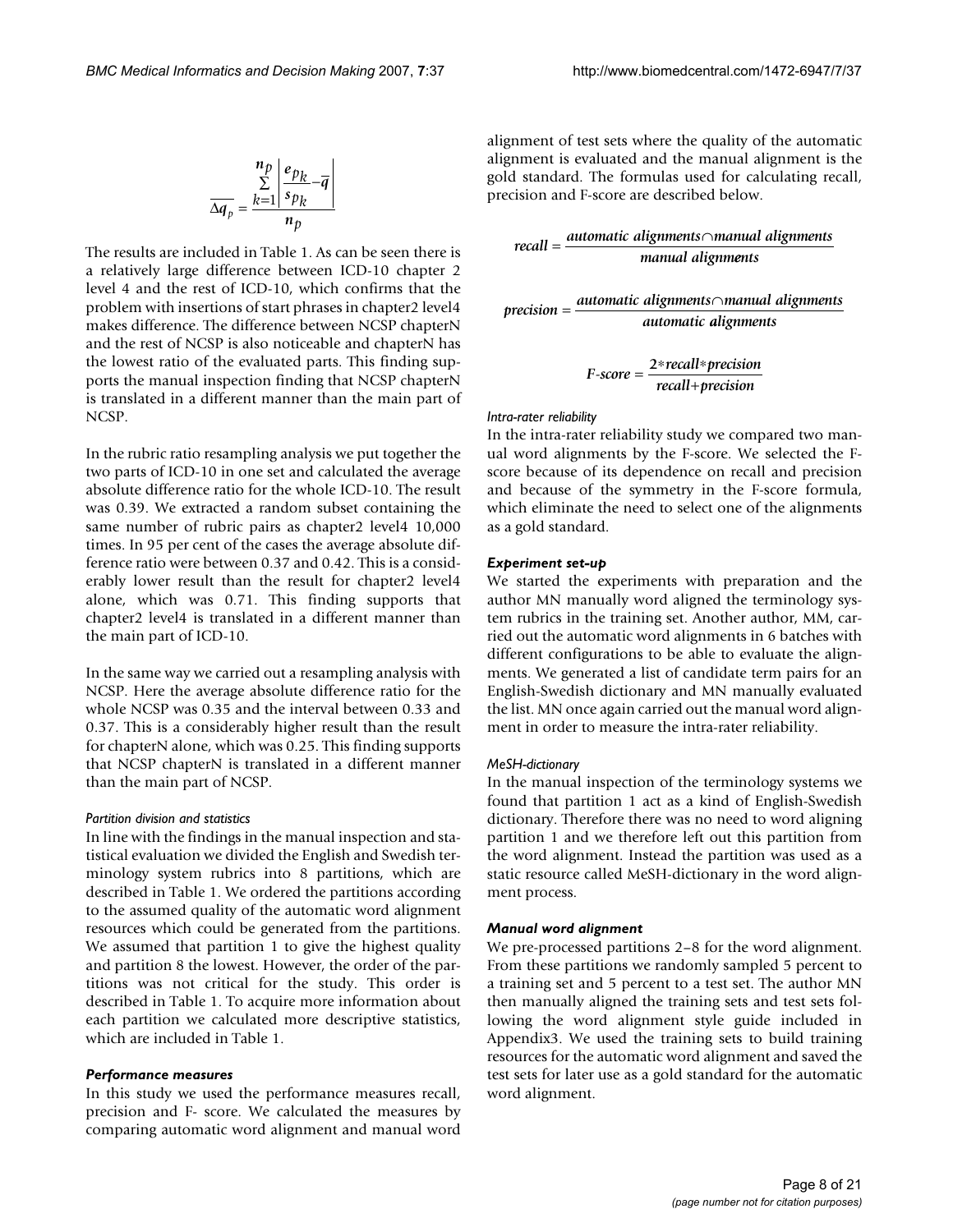### *Automatic word alignment*

In the automatic word alignment the author MM automatically aligned the test sets from the partitions 2–8 in 6 batches. Each batch was constructed to answer one or two questions.

In the batches we altered the partitions used for building the resources for the automatic word alignments, the different kinds of resources used in the automatic word alignments and the partitions which were automatically word aligned. We then compared the results from the automatic word alignment with the manual word aligned test sets and calculated figures for recall, precision and Fscore.

We generated a list of candidate term pairs by automatic word alignment of the whole content (partition 2–8).

### *Common configurations*

The three most commonly used configurations in this study were

- 'CfStatistical', where only statistical resources, the statistically generated dictionaries, were used as resources.
- 'CfStatisticalStatic', where static resources such as standard resources, parts-of-speech blocker and MeSH-dictionary together with the resources from the configuration CfStatistical were used.
- 'CfStatisticalStaticTraining', where the training resources from the manual word alignment together with the resources from the configuration CfStatisticalStatic were used.

These configurations were selected as most interesting because CfStatistical measure the performance of a purely statistical system, CfStatisticalStatic measure the performance of a system without training data and CfStatistical-StaticTraining measure the performance of the complete system. Other configurations had been interesting, but were left out to limit the scope of the study.

### *Batch 1*

Batch 1 examines the performance of the automatic word alignment for each of the partitions when resources from a single partition are used to align the same partition. The performance also indicates the similarities and differences inside each partition.

Accordingly, this examination was done with resources used for the automatic word alignment generated from the same partition as the word aligned partition. Each of these runs were aligned with the configurations CfStatistical, CfStatisticalStatic and CfStatisticalStaticTraining. The configurations in this batch are shown in Table 2.

### *Batch 2*

Batch 2 examines the performance of the automatic word alignment when generalising resources from one partition to other partitions. The performance also indicates the similarities and differences between a partition and the union of all partitions, which can be seen as an approximation of the medical language in healthcare records.

This examination was done with resources used for the automatic word alignment generated from a single partition and all partitions were automatically aligned. Each of these runs were aligned with the configurations CfStatistical, CfStatisticalStatic and CfStatisticalStaticTraining. The configurations in this batch are shown in Table 3.

### *Batch 3*

Batch 3 examines whether the performance of the automatic word alignment improves monotonously when resources from more and more partitions are used or if some partitions worsen the performance when they are included. The performance also indicates if a partition is similar to or different from other partitions.

This examination was done with resources used for the automatic word alignment used cumulatively from the partitions and all partitions were automatically aligned. Each of these runs were aligned with the configurations CfStatistical, CfStatisticalStatic and CfStatisticalStatic-Training. The configurations in this batch are shown in Table 4.

### *Batch 4*

Batch 4 examines the performance of the automatic word alignment for each of the partitions when all available resources are used.

This examination was done with resources used for the automatic word alignment generated from all partitions and a single partition was automatically aligned each time. Each of these runs were aligned with the configuration CfStatisticalStaticTraining. The configurations in this batch are shown in Table 5.

### *Batch 5*

Batch 5 examines the importance of standard resources, parts-of-speech blocker and MeSH-dictionary for the performance when statistical resources and training resources are used.

This examination was done with resources used for the automatic word alignment generated from all partitions and all partitions were automatically aligned in all runs.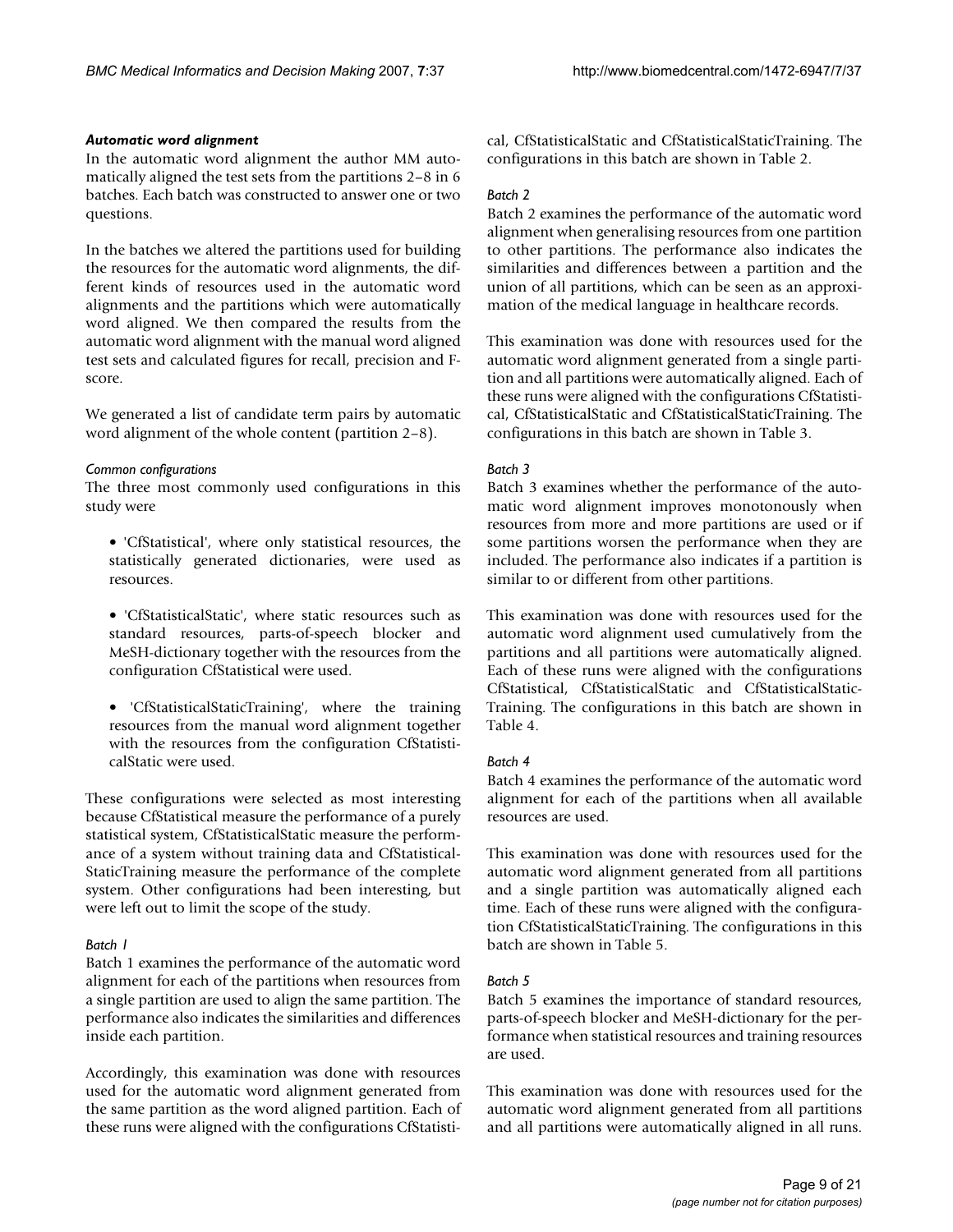Whether the standard resources, the parts-of-speech blocker and the MeSH-dictionary were used or not were altered in all eight possible ways. The configurations in this batch are shown in Table 6.

### *Batch 6*

Batch 6 examines the importance of statistical resources and training resources for the performance.

The resources used for the automatic word alignment were generated from all partitions and all partitions were automatically aligned in all runs. The use of static resources, statistical resources and training resources were altered according to Table 7.

### *Candidate term pairs creation*

To create candidate term pairs for the dictionary we automatically aligned the whole content of partition 2–8. We used static resources, statistical resources and training resources, because this configuration had shown the best recall and precision in the automatic word alignment of the union of partitions.

### *Dictionary creation*

We collected all unique candidate term pairs generated for the dictionary creation and grouped them together in their base forms. The author MN then categorised the candidate term pairs as correct term pairs, partly correct term pairs or incorrect term pairs. We considered candidate term pairs already categorised as correct in the earlier study [2] as correct also in the current study and categorised the rest of the candidate term pairs manually. The correct term pairs where then collected to constitute the dictionary.

### *Intra-rater reliability*

To measure the intra-rater reliability, the same author who manually word aligned the training sets and test sets, MN, realigned the test sets one month after the first alignment. We then compared the test sets aligned on the two occasions and calculated figures for F-score. The author MN also performed a manual inspection to see how the alignments differ. In the inspection each of the corresponding alignments from the two events were compared and the identified differences were analysed.

### **Results**

#### *Automatic word alignment*

The results of the experiments in batch 1–6 are the recall, precision and F-score figures. These results are presented in Table 2, 3, 4, 5, 6, 7.

#### *Dictionary creation*

The grouping into base forms of the unique candidate term pairs resulted in 29,435 term pairs. Of these pairs

19,087 were included in the list of correct term pairs from the earlier study [2] and the rest of the pairs were manually categorised. The results of the whole process are included in Table 8.

In Figure 2 the cumulative numbers of correct, partly correct and incorrect term pairs are included for a specific qvalue and in Figure 3 the recall and precision are included for a specific qvalue. (All term pairs with a qvalue equal to or greater than the actual qvalue are included.) The figures only contain qvalues equal to or smaller than 2 because the number of included term pairs increases slowly for higher qvalues.

### *Intra-rater reliability*

The results of the intra-rater reliability study are presented in Table 9 as F-score.

The manual inspection of the word alignment variability showed that the most common differences are if a sequence of words is treated as a single name or if the words are split up in a modifier and a name. (The style guide for the manual word alignment is provided in Appendix3.) An example of a single name could be 'Down's syndrome' and of a modifier and a name could be 'malignant neoplasm', but in the problematic cases the border between single names or modifiers and names were fuzzier than in these examples. Because of the repetitive structure of terminology system rubrics, the word alignment differences were also repetitive.

### **Discussion**

### *Partition characteristics*

The results from batch 1–4 can be used to evaluate the quality of resources generated from different partitions and the results when the resources are used to automatically align different partitions. The results can also be used to evaluate similarities and differences within and among the partitions. These characteristics are important to know for word alignment purposes but also contain useful information about the terminology systems themselves.

#### *Partition 2 (MeSH, part of)*

Partition 2 is the partition with lowest number of words per rubric of the analysed partitions and could therefore be expected to be uncomplicated to automatically word align. This partition, together with partition 5, also has the highest number of unique words per rubric. Resources generated from this partition could therefore be expected to improve the automatic word alignment results more than other resources.

In Batch 1, partition 2 has the best recall and precision in the CfStatistical configuration, which means that it is the simplest partition to align with only statistical resources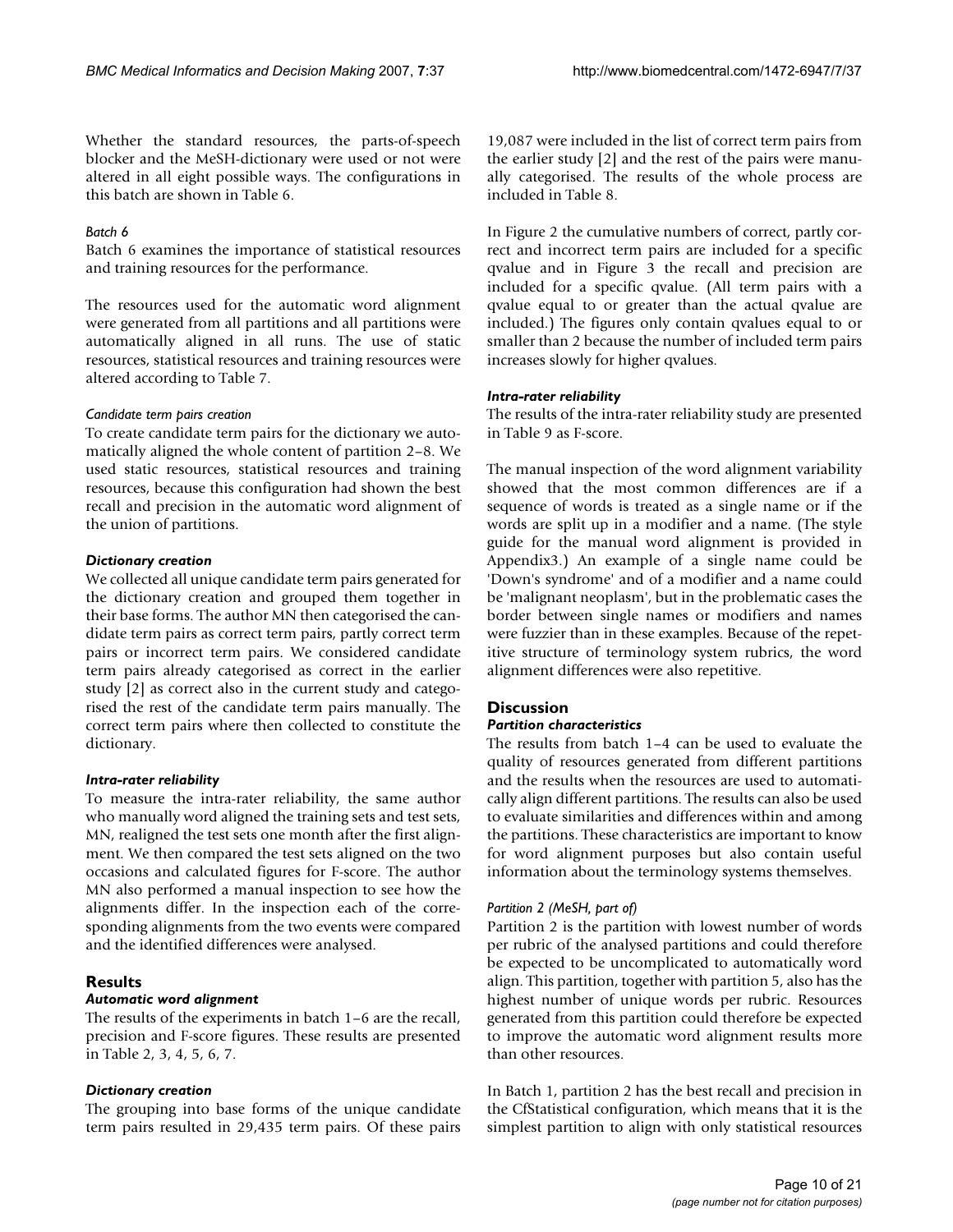| Batch        | Run            |                |          |                |                |          |                     |                           | Resources      |                |                       |                |                |                |                |                    |                |   |                |                |          | Alignment |                |                |          |        | Result    |         |
|--------------|----------------|----------------|----------|----------------|----------------|----------|---------------------|---------------------------|----------------|----------------|-----------------------|----------------|----------------|----------------|----------------|--------------------|----------------|---|----------------|----------------|----------|-----------|----------------|----------------|----------|--------|-----------|---------|
|              |                |                | Static   |                |                |          |                     | Statistic                 |                |                |                       |                |                |                | Dynamic        |                    |                |   |                |                |          |           |                |                |          |        |           |         |
|              |                | Stan           |          | POS MeSH       |                |          | Statistic partition |                           |                |                |                       |                |                |                |                | Training partition |                |   |                |                |          |           | Test partition |                |          | Recall | Precision | F-score |
|              |                |                |          |                | $\overline{2}$ | 3        | $\overline{4}$      | 5                         | 6              | $\overline{7}$ | 8                     | $\overline{2}$ | 3              | $\overline{4}$ | 5              | 6                  | $\overline{7}$ | 8 | $\overline{2}$ | 3              | 4        | 5         | 6              | $\overline{7}$ | 8        |        |           |         |
| $\mathbf{I}$ |                |                |          |                | $\times$       |          |                     |                           |                |                |                       |                |                |                |                |                    |                |   | $\pmb{\times}$ |                |          |           |                |                |          | 0.54   | 0.56      | 0.55    |
|              | 2              |                |          |                |                | X        |                     |                           |                |                |                       |                |                |                |                |                    |                |   |                | X              |          |           |                |                |          | 0.48   | 0.56      | 0.52    |
|              | 3              |                |          |                |                |          | X                   |                           |                |                |                       |                |                |                |                |                    |                |   |                |                | $\times$ |           |                |                |          | 0.38   | 0.41      | 0.39    |
|              | 4              |                |          |                |                |          |                     | X                         |                |                |                       |                |                |                |                |                    |                |   |                |                |          | X         |                |                |          | 0.43   | 0.48      | 0.45    |
|              | 5              |                |          |                |                |          |                     |                           | X              |                |                       |                |                |                |                |                    |                |   |                |                |          |           | X              |                |          | 0.41   | 0.46      | 0.43    |
|              | 6              |                |          |                |                |          |                     |                           |                | $\pmb{\times}$ |                       |                |                |                |                |                    |                |   |                |                |          |           |                | $\pmb{\times}$ |          | 0.40   | 0.36      | 0.38    |
|              | $\overline{7}$ |                |          |                |                |          |                     |                           |                |                | X                     |                |                |                |                |                    |                |   |                |                |          |           |                |                | $\times$ | 0.46   | 0.52      | 0.49    |
|              | 8              | X              | X        | $\pmb{\times}$ | $\pmb{\times}$ |          |                     |                           |                |                |                       |                |                |                |                |                    |                |   | $\pmb{\times}$ |                |          |           |                |                |          | 0.68   | 0.68      | 0.68    |
|              | 9              | $\pmb{\times}$ | X        | $\pmb{\times}$ |                | X        |                     |                           |                |                |                       |                |                |                |                |                    |                |   |                | X              |          |           |                |                |          | 0.72   | 0.75      | 0.73    |
|              | 10             | $\times$       | $\times$ | $\pmb{\times}$ |                |          | X                   |                           |                |                |                       |                |                |                |                |                    |                |   |                |                | X        |           |                |                |          | 0.60   | 0.60      | 0.60    |
|              | $\mathbf{H}$   | X              | $\times$ | $\pmb{\times}$ |                |          |                     | $\boldsymbol{\mathsf{X}}$ |                |                |                       |                |                |                |                |                    |                |   |                |                |          | $\times$  |                |                |          | 0.69   | 0.67      | 0.68    |
|              | 12             | X              | $\times$ | $\pmb{\times}$ |                |          |                     |                           | $\pmb{\times}$ |                |                       |                |                |                |                |                    |                |   |                |                |          |           | X              |                |          | 0.65   | 0.64      | 0.64    |
|              | 13             | X              | X        | $\pmb{\times}$ |                |          |                     |                           |                | $\pmb{\times}$ |                       |                |                |                |                |                    |                |   |                |                |          |           |                | $\pmb{\times}$ |          | 0.53   | 0.48      | 0.50    |
|              | 4              | X              | $\times$ | $\pmb{\times}$ |                |          |                     |                           |                |                | $\times$              |                |                |                |                |                    |                |   |                |                |          |           |                |                | X        | 0.71   | 0.71      | 0.71    |
|              | 15             | X              | X        | X              | X              |          |                     |                           |                |                |                       | X              |                |                |                |                    |                |   | $\pmb{\times}$ |                |          |           |                |                |          | 0.72   | 0.70      | 0.71    |
|              | 16             | X              | $\times$ | $\pmb{\times}$ |                | $\times$ |                     |                           |                |                |                       |                | $\pmb{\times}$ |                |                |                    |                |   |                | $\pmb{\times}$ |          |           |                |                |          | 0.80   | 0.80      | 0.80    |
|              | 17             | X              | X        | $\pmb{\times}$ |                |          | X                   |                           |                |                |                       |                |                | X              |                |                    |                |   |                |                | $\times$ |           |                |                |          | 0.71   | 0.68      | 0.69    |
|              | 8              | X              | X        | $\pmb{\times}$ |                |          |                     | $\pmb{\times}$            |                |                |                       |                |                |                | $\pmb{\times}$ |                    |                |   |                |                |          | $\times$  |                |                |          | 0.80   | 0.78      | 0.79    |
|              | 9              | X              | $\times$ | X              |                |          |                     |                           | X              |                |                       |                |                |                |                | X                  |                |   |                |                |          |           | X              |                |          | 0.83   | 0.78      | 0.80    |
|              | 20             | X              | $\times$ | $\pmb{\times}$ |                |          |                     |                           |                | X              |                       |                |                |                |                |                    | X              |   |                |                |          |           |                | X              |          | 0.63   | 0.58      | 0.60    |
|              | 21             | X              | X        | X              |                |          |                     |                           |                |                | $\boldsymbol{\times}$ |                |                |                |                |                    |                | X |                |                |          |           |                |                | X        | 0.84   | 0.85      | 0.84    |

#### **Table 2: Automatic word alignment results from batch 1**

Recall, precision and F-score from the automatic word alignment when resources for the automatic word alignment were generated from the same partition as the aligned partition. The configurations CfStatistical, CfStatisticalStatic and CfStatisticalStaticTraining were used.

from the partition. The reason is probably the short rubrics and a high degree of repetitive structure. The configurations CfStatisticalStatic and CfStatisticalStaticTraining increase the recall and precision, but the improvements are small in comparison with the other partitions. The recall and precision for the CfStatistical-StaticTraining configuration are therefore unexpectedly one of the lowest in this batch. The probable reason is that static resources and human training do not add much knowledge of the partition that can not be acquired from statistical resources.

In batch 4, partition 2 has a lower recall and precision than most other partitions. When resources are built from a union of the partitions, the main part is generated from clinical medical terminology systems, but partition 2 is part of a bibliographic medical terminology system. Thus, one explanation of this result can be that the content and structure differ between clinical and bibliographical terminology systems.

#### *Partition 5 (ICD-10, except chapter 2 level 4)*

In batch 2, most partitions give similar results despite their different sizes. Partition 5 is the exception and gives better recall and precision in all the three configurations.

In batch 3, the addition of partition 5 gives the largest increase in recall and precision. These results indicate that partition 5 covers the medical domain, represented as the union of all partitions, best of the single partitions. This is a reasonable result, since partition 5 contains 29 percent of the English and 28 percent of the Swedish unique words in the union of all partitions. Partition 5 contains the main parts of ICD-10, and ICD-10 is the only disease classification included that is intended to cover the complete medical domain. For the other partitions, contents and structures are probably more partition-specific and not straightforward to generalise to other partitions.

#### *Partition 4 (KSH97-P) and 5 compared*

In batch 1 and batch 2, partition 5 shows better results than partition 4. In batch 3, partition 5 increases the recall and precision notably more than partition 4 despite the fact that partition 4 is added to the accumulated resources before partition 5. Partition 5 contains the main part of ICD-10 and partition 4 contains KSH97-P, which is based on ICD-10. Thus they have similar content and structure, but partition 5 has eleven times more rubrics, four times more unique English words and five times more unique Swedish words than partition 4. The difference in sizes is therefore the probable reason why partition 5 gives better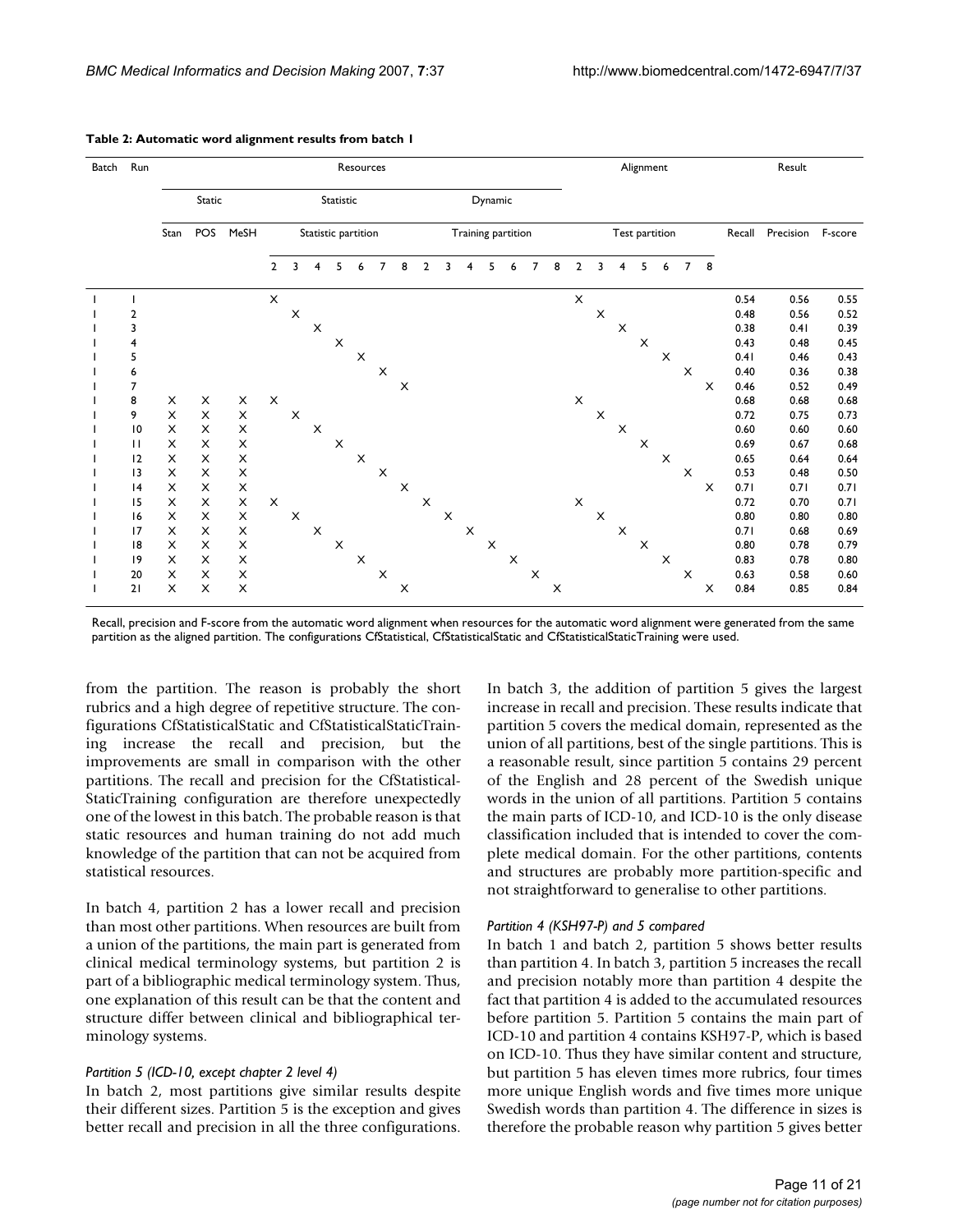| Batch          | Run          |          |                |                |                |          |                |           | Resources           |                |                |                |                |                    |          |   |   |   |                |          |          | Alignment      |          |                |              |        | Result    |         |
|----------------|--------------|----------|----------------|----------------|----------------|----------|----------------|-----------|---------------------|----------------|----------------|----------------|----------------|--------------------|----------|---|---|---|----------------|----------|----------|----------------|----------|----------------|--------------|--------|-----------|---------|
|                |              |          | <b>Static</b>  |                |                |          |                | Statistic |                     |                |                |                |                |                    | Dynamic  |   |   |   |                |          |          |                |          |                |              |        |           |         |
|                |              | Stan     | POS            | MeSH           |                |          |                |           | Statistic partition |                |                |                |                | Training partition |          |   |   |   |                |          |          | Test partition |          |                |              | Recall | Precision | F-score |
|                |              |          |                |                | $\overline{2}$ | 3        | $\overline{4}$ | 5         | 6                   | $\overline{7}$ | 8              | $\overline{2}$ | 3              | 4                  | 5        | 6 | 7 | 8 | $\overline{2}$ | 3        | 4        | 5              | 6        | $\overline{7}$ | 8            |        |           |         |
| $\overline{2}$ |              |          |                |                | X              |          |                |           |                     |                |                |                |                |                    |          |   |   |   | X              | $\times$ | $\times$ | $\times$       | $\times$ | $\times$       | $\mathsf{X}$ | 0.34   | 0.40      | 0.37    |
| $\overline{2}$ | 2            |          |                |                |                | X        |                |           |                     |                |                |                |                |                    |          |   |   |   | X              | X        | x        | х              | X        | X              | $\times$     | 0.34   | 0.40      | 0.37    |
| $\overline{2}$ | 3            |          |                |                |                |          | X              |           |                     |                |                |                |                |                    |          |   |   |   | X              | X        | x        | X              | $\times$ | $\times$       | $\times$     | 0.34   | 0.40      | 0.37    |
| $\overline{2}$ | 4            |          |                |                |                |          |                | X         |                     |                |                |                |                |                    |          |   |   |   | X              | X        | x        | X              | X        | X              | $\mathsf{X}$ | 0.40   | 0.46      | 0.43    |
| $\overline{2}$ | 5            |          |                |                |                |          |                |           | $\times$            |                |                |                |                |                    |          |   |   |   | X              | X        | x        | X              | X        | $\times$       | $\mathsf{X}$ | 0.35   | 0.41      | 0.38    |
| $\overline{2}$ | 6            |          |                |                |                |          |                |           |                     | X              |                |                |                |                    |          |   |   |   | X              | X        | X        | х              | X        | X              | $\mathsf{X}$ | 0.33   | 0.40      | 0.36    |
| $\overline{2}$ | 7            |          |                |                |                |          |                |           |                     |                | $\pmb{\times}$ |                |                |                    |          |   |   |   | X              | x        | x        | x              | X        | X              | $\mathsf{X}$ | 0.35   | 0.41      | 0.38    |
| $\overline{2}$ | 8            | X        | X              | X              | $\pmb{\times}$ |          |                |           |                     |                |                |                |                |                    |          |   |   |   | X              | x        | x        | X              | X        | X              | $\mathsf{x}$ | 0.60   | 0.62      | 0.61    |
| $\overline{2}$ | 9            | X        | X              | X              |                | X        |                |           |                     |                |                |                |                |                    |          |   |   |   | X              | X        | X        | X              | X        | X              | $\mathsf{X}$ | 0.60   | 0.62      | 0.61    |
| $\overline{2}$ | 10           | X        | X              | $\pmb{\times}$ |                |          | X              |           |                     |                |                |                |                |                    |          |   |   |   | X              | X        | x        | X              | X        | $\times$       | $\times$     | 0.61   | 0.62      | 0.61    |
| $\overline{2}$ | $\mathbf{H}$ | X        | X              | X              |                |          |                | X         |                     |                |                |                |                |                    |          |   |   |   | X              | $\times$ | X        | X              | X        | X              | $\mathsf{X}$ | 0.65   | 0.65      | 0.65    |
| $\overline{2}$ | 12           | X        | $\times$       | $\pmb{\times}$ |                |          |                |           | $\times$            |                |                |                |                |                    |          |   |   |   | X              | X        | x        | X              | X        | X              | $\mathsf{x}$ | 0.61   | 0.63      | 0.62    |
| $\overline{2}$ | 3            | X        | X              | X              |                |          |                |           |                     | $\times$       |                |                |                |                    |          |   |   |   | X              | X        | x        | х              | X        | X              | $\mathsf{x}$ | 0.60   | 0.62      | 0.61    |
| $\overline{2}$ | 4            | X        | X              | X              |                |          |                |           |                     |                | X              |                |                |                    |          |   |   |   | X              | X        | х        | х              | $\times$ | $\times$       | $\mathsf{X}$ | 0.61   | 0.63      | 0.62    |
| $\overline{2}$ | 15           | X        | $\pmb{\times}$ | $\pmb{\times}$ | $\pmb{\times}$ |          |                |           |                     |                |                | $\times$       |                |                    |          |   |   |   | X              | x        | x        | X              | X        | X              | $\times$     | 0.65   | 0.65      | 0.65    |
| $\overline{2}$ | 16           | $\times$ | X              | X              |                | $\times$ |                |           |                     |                |                |                | $\pmb{\times}$ |                    |          |   |   |   | X              | $\times$ | X        | X              | X        | X              | $\mathsf{X}$ | 0.62   | 0.63      | 0.62    |
| $\overline{2}$ | 17           | X        | $\times$       | $\pmb{\times}$ |                |          | $\times$       |           |                     |                |                |                |                | $\pmb{\times}$     |          |   |   |   | X              | х        | x        | X              | X        | $\times$       | $\times$     | 0.64   | 0.64      | 0.64    |
| $\overline{2}$ | 18           | X        | $\times$       | X              |                |          |                | X         |                     |                |                |                |                |                    | $\times$ |   |   |   | X              | x        | x        | X              | X        | X              | $\times$     | 0.75   | 0.73      | 0.74    |
| $\overline{2}$ | 9            | $\times$ | $\times$       | X              |                |          |                |           | X                   |                |                |                |                |                    |          | X |   |   | X              | x        | x        | x              | X        | X              | $\times$     | 0.67   | 0.67      | 0.67    |
| $\overline{2}$ | 20           | X        | X              | X              |                |          |                |           |                     | $\times$       |                |                |                |                    |          |   | X |   | X              | X        | x        | X              | X        | X              | $\times$     | 0.64   | 0.65      | 0.64    |
| $\overline{2}$ | 21           | X        | $\times$       | X              |                |          |                |           |                     |                | X              |                |                |                    |          |   |   | X | X              | X        | X        | X              | $\times$ | X              | $\mathsf{X}$ | 0.64   | 0.65      | 0.64    |

#### **Table 3: Automatic word alignment results from batch 2**

Recall, precision and F-score from the automatic word alignment when resources for the automatic word alignment were generated from a single partition and all partitions were automatically aligned. The configurations CfStatistical, CfStatisticalStatic and CfStatisticalStaticTraining were used.

results than partition 4. However, the difference in size is relatively large compared to the differences in results and therefore using resources generated from a larger volume of rubrics might not be the most efficient way to improve the results.

#### *Partition 7 (ICD-10, chapter 2 level 4)*

In batch 1 and batch 4, partition 7 is the most difficult partition to automatically word align. This partition consists of the part of ICD-10 that was separated from the main part because the Swedish rubrics mostly start with a phrase that does not exist in the English rubrics. The hypothesis was that this difference reduces the quality of the generated resources and the results found in batch 1 and batch 4 supports this hypothesis. This is a reason for trying to identify translation inconsistencies before the word alignment starts.

The small size of this partition leads to a small training set, but also that there are few unique words to automatically align. Therefore the inconsistent start phrases are still the most probable reason for the bad results.

### *Partition 8 (NCSP, chapter N)*

In both batch 1 and batch 4, partition 8 gives the highest recall and precision for the configuration CfStatistical-StaticTraining, which were not expected. However, this partition is from one single chapter of NCSP and compared to the other partitions it has an extremely low number of unique words per rubric. The many repetitions of the same words in the rubrics gives many possibilities to discover the correspondences of the words when the resources are generated and this is the most probable reason for the good results.

#### *Partition 7 and 8 compared*

Partition 7 and 8 give small increases in recall and precision in batch 3. Because of the low quality of the translation of these partitions we had a hypothesis that they would even decrease the recall and precision when they were added. However, they are relatively small–both according to the number of rubrics and especially according to the number of unique words–compared to the other partitions, which might reduce the effect of the lower quality.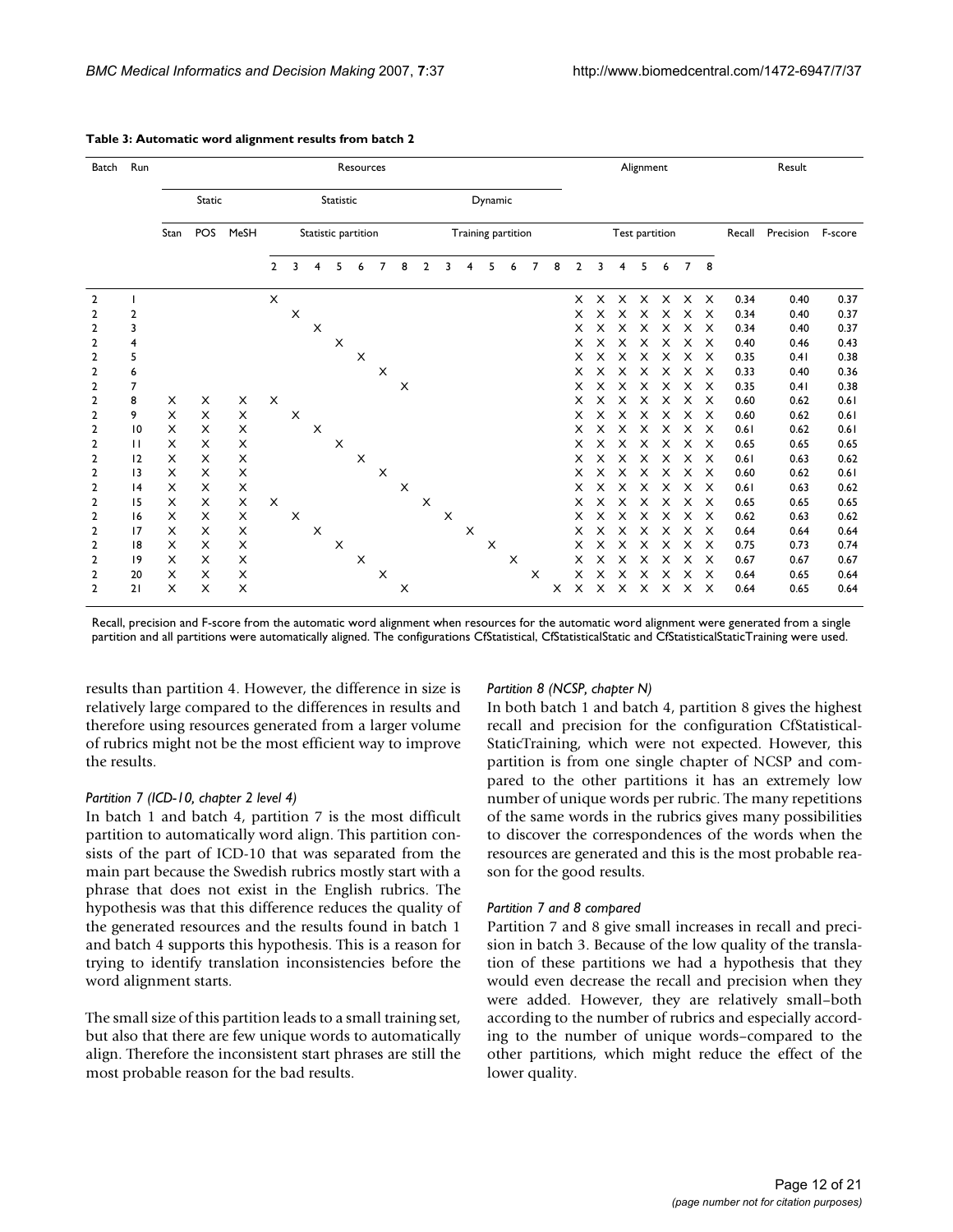| Batch | Run          |          |               |          |                |          |                |           | Resources           |                |         |                |   |          |          |                    |          |   |                |          |          | Alignment      |          |             |              |      | Result           |         |
|-------|--------------|----------|---------------|----------|----------------|----------|----------------|-----------|---------------------|----------------|---------|----------------|---|----------|----------|--------------------|----------|---|----------------|----------|----------|----------------|----------|-------------|--------------|------|------------------|---------|
|       |              |          | <b>Static</b> |          |                |          |                | Statistic |                     |                |         |                |   |          | Dynamic  |                    |          |   |                |          |          |                |          |             |              |      |                  |         |
|       |              | Stan     | <b>POS</b>    | MeSH     |                |          |                |           | Statistic partition |                |         |                |   |          |          | Training partition |          |   |                |          |          | Test partition |          |             |              |      | Recall Precision | F-score |
|       |              |          |               |          | $\overline{2}$ | 3        | $\overline{4}$ | 5         | 6                   | $\overline{7}$ | 8       | $\overline{2}$ | 3 | 4        | 5        | 6                  | 7        | 8 | $\overline{2}$ | 3        | 4        | 5              | 6        | $7^{\circ}$ | 8            |      |                  |         |
| 3     |              |          |               |          | X              |          |                |           |                     |                |         |                |   |          |          |                    |          |   | X              | $\times$ | $\times$ | $\times$       |          | $X$ $X$ $X$ |              | 0.34 | 0.40             | 0.37    |
| 3     | 2            |          |               |          | X              | X        |                |           |                     |                |         |                |   |          |          |                    |          |   | X              | X        | x        | X              | X        | $\times$    | $\mathsf{x}$ | 0.41 | 0.46             | 0.43    |
| 3     | 3            |          |               |          | $\times$       | $\times$ | $\times$       |           |                     |                |         |                |   |          |          |                    |          |   | X              | X        | x        | X              | $\times$ | X           | $\mathsf{x}$ | 0.46 | 0.50             | 0.48    |
| 3     | 4            |          |               |          | x              | X        | $\times$       | $\times$  |                     |                |         |                |   |          |          |                    |          |   | X              | X        | X        | X              | X        | X           | $\mathsf{X}$ | 0.53 | 0.55             | 0.54    |
| 3     | 5            |          |               |          | X              | X        | X              | X         | $\times$            |                |         |                |   |          |          |                    |          |   | X              | X        | X        | X              | X        | X           | $\mathsf{x}$ | 0.57 | 0.58             | 0.57    |
| 3     | 6            |          |               |          | X              | X        | $\times$       | $\times$  | $\times$            | X              |         |                |   |          |          |                    |          |   | X              | X        | X        | X              | X        | X           | $\mathsf{x}$ | 0.59 | 0.59             | 0.59    |
| 3     | 7            |          |               |          | X              | X        | $\times$       | $\times$  | $\times$            |                | $X$ $X$ |                |   |          |          |                    |          |   | X              | x        | х        | X              | $\times$ | X           | $\mathsf{x}$ | 0.61 | 0.61             | 0.61    |
| 3     | 8            | X        | X             | $\times$ | X              |          |                |           |                     |                |         |                |   |          |          |                    |          |   | X              | X        | x        | X              | X        | $\times$    | $\mathsf{x}$ | 0.60 | 0.62             | 0.61    |
| 3     | 9            | X        | X             | X        | $\times$       | X        |                |           |                     |                |         |                |   |          |          |                    |          |   | X              | X        | x        | X              | $\times$ | $\times$    | $\mathsf{X}$ | 0.62 | 0.63             | 0.62    |
| 3     | 10           | X        | X             | X        | X              | $\times$ | $\times$       |           |                     |                |         |                |   |          |          |                    |          |   | X              | X        | X        | X              | X        | X           | $\mathsf{X}$ | 0.65 | 0.65             | 0.65    |
| 3     | $\mathbf{H}$ | X        | X             | X        | $\times$       | X        | $\times$       | X         |                     |                |         |                |   |          |          |                    |          |   | X              | $\times$ | X        | X              | $\times$ | X           | $\mathsf{X}$ | 0.69 | 0.67             | 0.68    |
| 3     | 12           | $\times$ | $\times$      | X        | X              | X        | $\times$       | X         | $\times$            |                |         |                |   |          |          |                    |          |   | X              | X        | x        | $\times$       | X        | X           | $\mathsf{x}$ | 0.71 | 0.68             | 0.69    |
| 3     | 3            | X        | X             | X        | X              | X        | $\times$       | X         | $\times$            | $\times$       |         |                |   |          |          |                    |          |   | х              | x        | x        | X              | X        | X           | $\mathsf{x}$ | 0.72 | 0.69             | 0.70    |
| 3     | 4            | X        | X             | X        | $\times$       | $\times$ |                |           | X X X               |                | $X$ $X$ |                |   |          |          |                    |          |   | X              | X        | X        | X              | X        | $\times$    | $\mathsf{X}$ | 0.72 | 0.69             | 0.70    |
| 3     | 15           | X        | X             | X        | X              |          |                |           |                     |                |         | X              |   |          |          |                    |          |   | X              | x        | x        | x              | X        | X           | $\mathsf{X}$ | 0.65 | 0.65             | 0.65    |
| 3     | 16           | X        | $\times$      | X        | $\times$       | X        |                |           |                     |                |         | X              | X |          |          |                    |          |   | X              | X        | X        | X              | X        | X           | $\mathsf{x}$ | 0.67 | 0.66             | 0.66    |
| 3     | 17           | X        | X             | X        | $\times$       | $\times$ | $\times$       |           |                     |                |         | X              | X | $\times$ |          |                    |          |   | X              | X        | х        | х              | X        | X           | $\mathsf{X}$ | 0.69 | 0.67             | 0.68    |
| 3     | 18           | X        | $\times$      | X        | X.             | X        | $\times$       | X         |                     |                |         | X              | X | X        | $\times$ |                    |          |   | X              | X        | x        | X              | X        | X           | $\mathsf{x}$ | 0.77 | 0.74             | 0.75    |
| 3     | 9            | X        | X             | X        | $\times$       | X        | $\times$       | X         | X                   |                |         | X              | X | $\times$ | $\times$ | X                  |          |   | X              | X        | X        | X              | X        | X           | $\times$     | 0.80 | 0.76             | 0.78    |
| 3     | 20           | X        | X             | X        | $\times$       | X        | $\times$       | $\times$  | X                   | X              |         | $\times$       | X | $\times$ | $\times$ | $\times$           | $\times$ |   | X              | $\times$ | X        | X              | X        | X           | $\mathsf{X}$ | 0.80 | 0.77             | 0.78    |
| 3     | 21           | X        | X             | X        | $\times$       | X        | $\times$       | X         | $\times$            | X              | X       | X              | X | $\times$ | $\times$ | $\times$           | X        | X | X              | $\times$ | $\times$ | X              | $\times$ | $\times$    | X            | 0.81 | 0.77             | 0.79    |

#### **Table 4: Automatic word alignment results from batch 3**

Recall, precision and F-score from the automatic word alignment when resources for the automatic word alignment were used cumulatively and all partitions were automatically aligned. The configurations CfStatistical, CfStatisticalStatic and CfStatisticalStaticTraining were used.

#### *Partition 3 (ICF), 5, 6 (NCSP, except N) and 8 compared*

Partitions 3, 5, 6 and 8 give good recall and precision in batch 1 and batch 4. These partitions contain the whole or parts of the terminology systems ICF, ICD-10 and NCSP. These terminology systems have been built and translated during large systematic projects and their main parts can therefore be assumed to have repetitive structure in the rubrics and similar structure in the original and translated

rubrics, which make them easier to automatically align, especially after manual training.

All of these terminology systems are also clinical terminology systems and when resources are generated from a union of the partitions is it therefore reasonable that they have similar results in batch 4.

|  |  | Table 5: Automatic word alignment results from batch 4 |
|--|--|--------------------------------------------------------|
|--|--|--------------------------------------------------------|

| Batch          | Run            |      |               |          |              |   |                     |                  | Resources |          |          |              |          |          |                    |          |                |                   |              |   |   | Alignment |                |   |     |      | Result                   |      |
|----------------|----------------|------|---------------|----------|--------------|---|---------------------|------------------|-----------|----------|----------|--------------|----------|----------|--------------------|----------|----------------|-------------------|--------------|---|---|-----------|----------------|---|-----|------|--------------------------|------|
|                |                |      | <b>Static</b> |          |              |   |                     | <b>Statistic</b> |           |          |          |              |          |          | Dynamic            |          |                |                   |              |   |   |           |                |   |     |      |                          |      |
|                |                | Stan | POS           | MeSH     |              |   | Statistic partition |                  |           |          |          |              |          |          | Training partition |          |                |                   |              |   |   |           | Test partition |   |     |      | Recall Precision F-score |      |
|                |                |      |               |          | $\mathbf{2}$ | 3 | 4                   |                  | 6         | 7        | 8        | $\mathbf{2}$ | 3        | 4        | 5                  | 6        | $\overline{7}$ | 8                 | <sup>2</sup> | 3 | 4 | 5         | 6              |   | - 8 |      |                          |      |
| $\overline{4}$ |                | x    | X             | X        | x            |   | x                   | x                | x         | $\times$ | $\times$ | $\times$     | $\times$ | X.       | $\times$           | $\times$ | $\times$       | x x               |              |   |   |           |                |   |     | 0.73 | 0.71                     | 0.72 |
| 4              | 2              | x    | X             | X        | x            |   |                     |                  |           | x.       | X        | x            | X        | $\times$ | X                  | x        | X              | X                 |              | X |   |           |                |   |     | 0.81 | 0.81                     | 0.81 |
| 4              | 3              | X    | X             | X        | x.           | x | x                   | X                | X         | X.       | X        | x            | X        | X        | X                  | x        | X              | X                 |              |   | X |           |                |   |     | 0.81 | 0.76                     | 0.78 |
| 4              | $\overline{4}$ | X    | X             | X        | X.           | x | x                   | x                | x         | X.       | X.       | $\times$     | X        | X        | X                  | X        |                | x x               |              |   |   | X         |                |   |     | 0.81 | 0.78                     | 0.79 |
| 4              | 5              | X    | X             | X        | x            | x | х                   |                  |           |          | x        | x            | x        | ×        | x                  | х        | X.             | - X               |              |   |   |           | X              |   |     | 0.84 | 0.79                     | 0.81 |
| $\overline{4}$ | 6              | X    | X             | $\times$ | x.           | x | х                   |                  |           |          | x        | x            | x        | X        | x                  | x        |                | $\times$ $\times$ |              |   |   |           |                | X |     | 0.74 | 0.65                     | 0.69 |
| 4              | 7              | X    | x             | X        | x            | х | х                   | x                | x         | х        | x        | х            | X        | X        | X                  | x        | X.             | - X               |              |   |   |           |                |   | х   | 0.85 | 0.85                     | 0.85 |

Recall, precision and F-score from the automatic word alignment when resources for the automatic word alignment were generated from all partitions and a single partition was automatically aligned. The configuration CfStatisticalStaticTraining was used.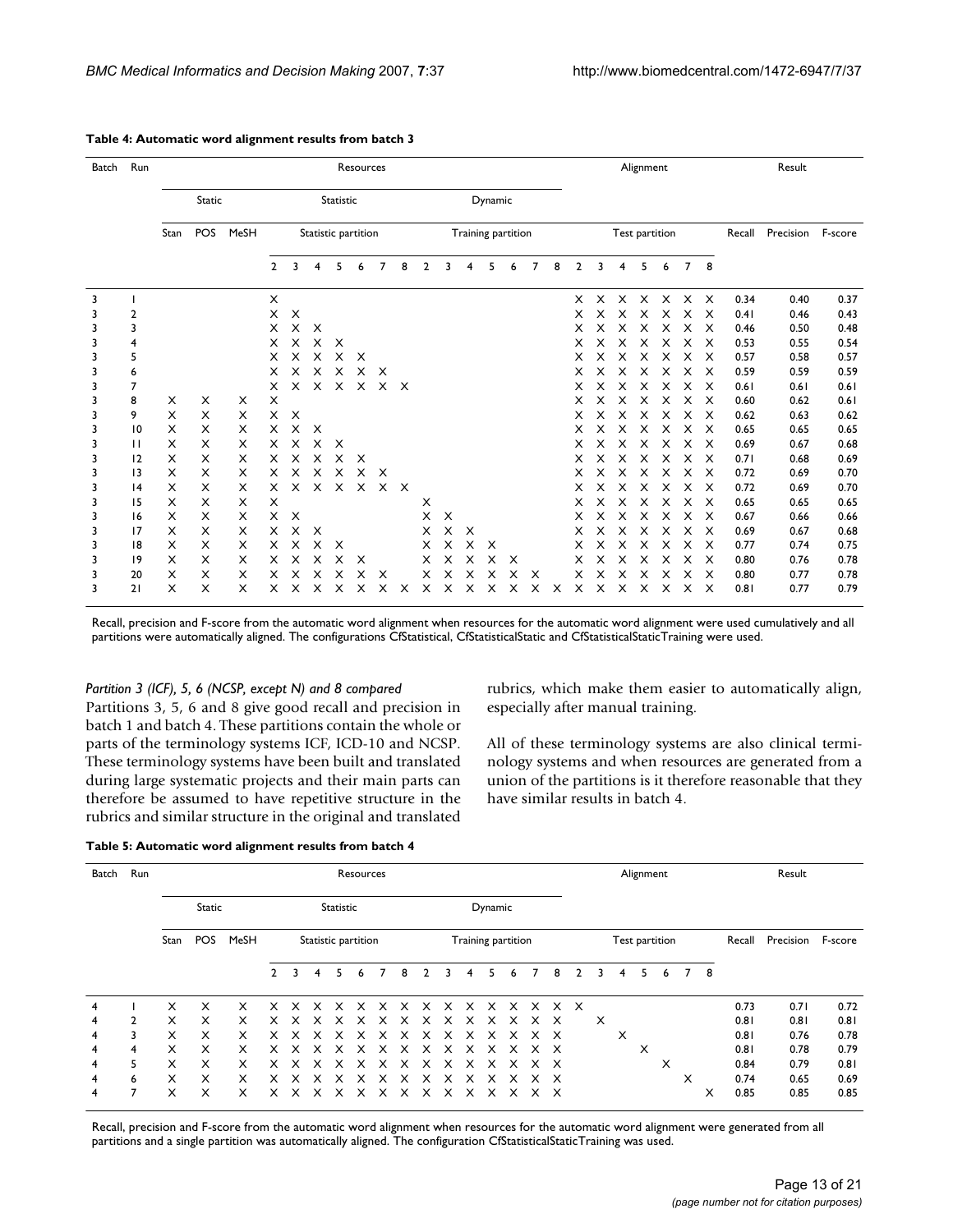|                | <b>Base forms</b> | Inflected forms |
|----------------|-------------------|-----------------|
| Correct        | 23,737            | 28,342          |
| Partly correct | 4,081             | 4,401           |
| Incorrect      | 1,617             | 1,691           |
| Total          | 29,435            | 34,434          |

**Table 8: Candidate term pairs evaluation results**

Numbers of correct, partly correct and incorrect term pairs after the manual evaluation of the candidate term pairs. Results for term pairs grouped together in their base forms and in their inflected forms are shown.

#### *Automatic word alignment characteristics*

In this section the questions in the section Automatic word alignment are answered. One purpose of batch 1–4 was to enable analysis of the performance of the automatic word alignment when different types of resources are used on different partitions. Batch 5 and 6 were mainly used for evaluation of the performance of the automatic word alignment when different types of resources are used on the union of the partitions. These characteristics are important when selecting methods for automatic word alignment.

#### *Batch 1 and 2*

In batch 1 and 2 the recall and precision generally increase more between the configurations CfStatistical and CfStatisticalStatic than between CfStatisticalStatic and CfStatisticalStaticTraining, but there are still notable differences between CfStatisticalStatic and CfStatisticalStaticTraining. Statistical resources and static resources are generated automatically but training resources are generated by manual word alignment. The costs of generating training resources are therefore considerably higher than for the

**Table 6: Automatic word alignment results from batch 5**

other resources, but the improvement in results probably justifies the costs. It is also probable that both the statistical resources and training resources partly contain the same information.

### *Batch 2*

In batch 2 all partitions except partition 5 have similar recall and precision despite the large difference in number of rubrics and number of unique words in the partitions used to build the resources. This indicates that the size of the partition used for building the resources only partly influences the results. There is probably much information in common between resources generated from the different partitions.

The results of the automatic word alignments in batch 2 are not as good as in batch 1 and 4. A probable reason is the configuration in batch 2, because batch 2 is the only batch where the automatic word alignment to a large extent aligns the partitions without resources generated from the current partition. This means that resources generated from a single partition, possibly except partition 5, are not easy to generalise to other partitions.

#### *Batch 3*

For all the three configurations, recall and precision increase for each added partition. When a partition is added more resources are available for the automatic alignment, and for each added partition, a larger part of the used resources are generated from the partitions that are being aligned. Therefore is it a sensible result that the recall and precision become better for each added partition.

| Batch | Run |      | Resources |          |              |          |          |           |                     |          |   |          |          |          |          |                    |              |          |   |          |    | Alignment |                |    |              |        | Result            |      |
|-------|-----|------|-----------|----------|--------------|----------|----------|-----------|---------------------|----------|---|----------|----------|----------|----------|--------------------|--------------|----------|---|----------|----|-----------|----------------|----|--------------|--------|-------------------|------|
|       |     |      | Static    |          |              |          |          | Statistic |                     |          |   |          |          |          | Dynamic  |                    |              |          |   |          |    |           |                |    |              |        |                   |      |
|       |     | Stan | POS       | MeSH     |              |          |          |           | Statistic partition |          |   |          |          |          |          | Training partition |              |          |   |          |    |           | Test partition |    |              | Recall | Precision F-score |      |
|       |     |      |           |          | $\mathbf{2}$ | 3        | 4        | 5         | 6                   |          | 8 |          | ٦        |          | 5        | 6                  |              | 8        |   |          | 4  | 5         |                |    | 8            |        |                   |      |
| 5     |     |      |           |          | X.           | $\times$ | $\times$ | $\times$  | X                   | $\times$ | X | $\times$ | $\times$ | $\times$ | $\times$ | $\times$           | $\mathsf{X}$ | $\times$ | X | $\times$ | X. | X         | $\times$       | X. | $\mathsf{X}$ | 0.80   | 0.77              | 0.78 |
| 5     | 2   |      |           | $\times$ | x            |          |          |           |                     |          | x | x        | x        | X        | $\times$ | x                  | x            | x        | x | ×        | x  |           |                | x  |              | 0.80   | 0.76              | 0.78 |
| 5     | 3   |      | $\times$  |          | x            |          |          |           |                     |          |   | x        | x        | X        | X        | x                  | x            | x        | x |          |    |           |                | x  |              | 0.81   | 0.77              | 0.79 |
| 5     | 4   |      | X         | X        | x.           | х        | x        |           |                     |          | x | x        | x        | X        | X        | X                  | x            | x        | x |          |    |           |                | x. |              | 0.81   | 0.77              | 0.79 |
| 5     | 5   | X    |           |          | x            | х        | $\times$ |           |                     |          |   | х        | x        | X        | $\times$ | X                  | x            | x        |   |          |    |           |                | x  |              | 0.81   | 0.76              | 0.78 |
| 5     | 6   | X    |           | X        | x            | х        | x        |           |                     |          |   | х        | x        | x        | $\times$ | х                  | х            | x        | х |          | x  |           |                | x  |              | 0.81   | 0.77              | 0.79 |
| 5     | 7   | X    | X         |          | x.           | x        | х        | x         | x                   | x        | х | x        | x        | x        | $\times$ | X                  | x            | $\times$ | x | x        | X  | x         | x              | x  | $\mathsf{X}$ | 0.81   | 0.77              | 0.79 |
| 5     | 8   | X    | X         | х        | x            | x        | x        | x         | ×                   | x        | x | x        | x        | X        | X        | x                  | x            | x        | x | X        | X. | x         | x              | X. | X            | 0.81   | 0.77              | 0.79 |

Recall, precision and F-score from the automatic word alignment when resources for the automatic word alignment were generated from all partitions and all partitions were automatically aligned. If the standard resources, the parts-of-speech blocker and the MeSH-dictionary were used or not were instead altered in the 8 possible ways.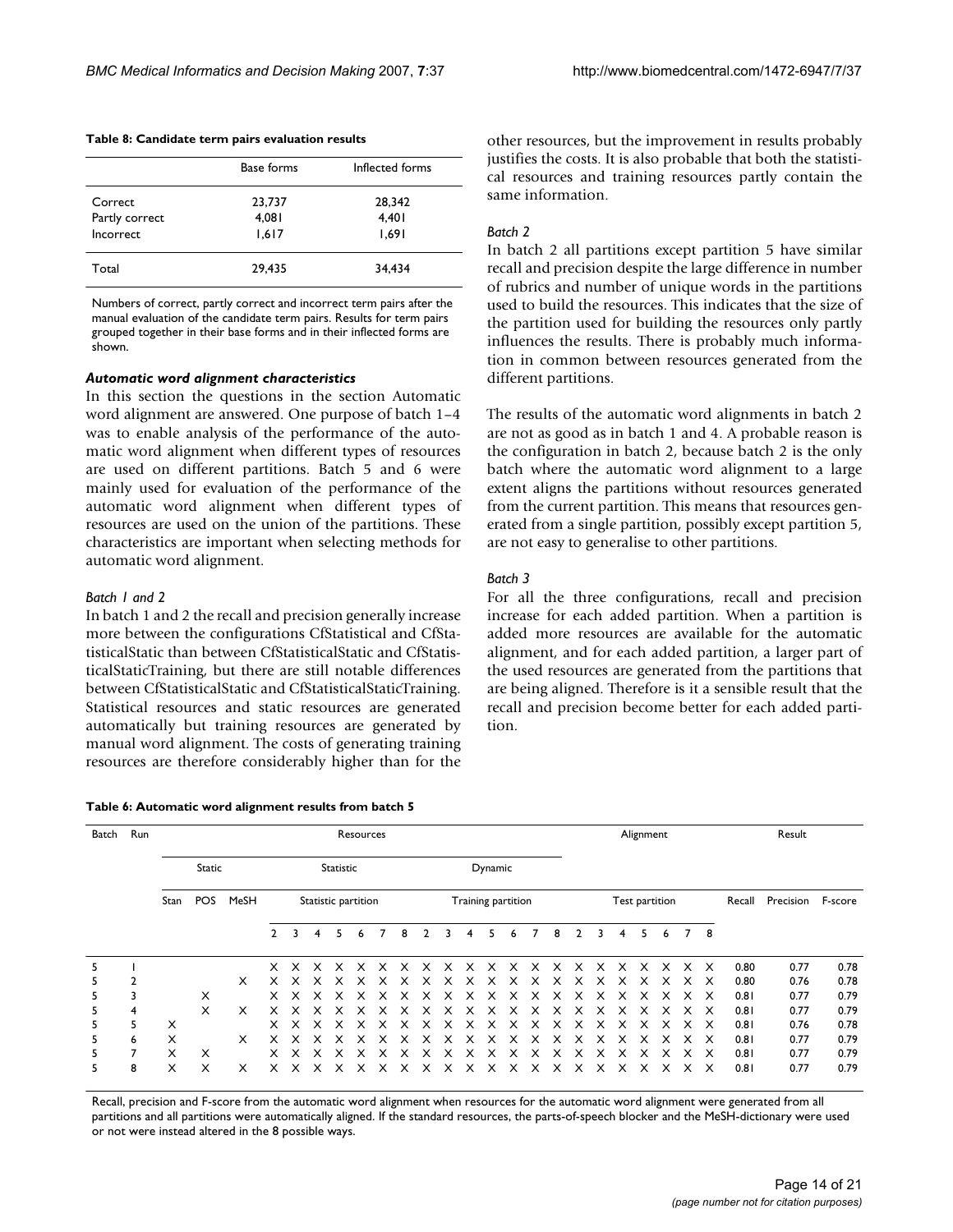| Batch | Run            |      |          |          |                |              |       |                     | Resources |    |   |    |   |   |         |                    |               |              |                |          |               | Alignment      |    |    |     |        | Result            |      |
|-------|----------------|------|----------|----------|----------------|--------------|-------|---------------------|-----------|----|---|----|---|---|---------|--------------------|---------------|--------------|----------------|----------|---------------|----------------|----|----|-----|--------|-------------------|------|
|       |                |      | Static   |          |                |              |       | Statistic           |           |    |   |    |   |   | Dynamic |                    |               |              |                |          |               |                |    |    |     |        |                   |      |
|       |                | Stan | POS      | MeSH     |                |              |       | Statistic partition |           |    |   |    |   |   |         | Training partition |               |              |                |          |               | Test partition |    |    |     | Recall | Precision F-score |      |
|       |                |      |          |          | $\overline{2}$ | 3            | 4     | 5                   | 6         |    | 8 | 2  | 3 | 4 | 5       | 6                  | 7             | 8            | $\overline{2}$ | 3        | 4             | 5              | 6  |    | 7 8 |        |                   |      |
| 6     |                |      |          |          |                |              |       |                     |           |    |   |    |   |   |         |                    |               |              |                |          | x x x x x x x |                |    |    |     | 0.29   | 0.38              | 0.33 |
| 6     | $\mathbf{2}$   |      |          |          |                |              |       |                     |           |    |   | X  |   |   |         |                    | x x x x x x x |              |                |          | X X           | $\times$       | X  |    | x x | 0.77   | 0.76              | 0.76 |
| 6     | 3              |      |          |          | X.             | $\mathsf{X}$ |       | x x x x x           |           |    |   |    |   |   |         |                    |               |              | X.             |          | X X           | X.             | X. |    | x x | 0.58   | 0.61              | 0.59 |
| 6     | 4              |      |          |          | X.             |              | x x x |                     | X.        | X. | X | X. | X | X | X       | X                  | X             | $\times$     | X              | X.       | X.            | X              | X  |    | x x | 0.80   | 0.77              | 0.78 |
| 6     | 5              | X    | $\times$ | $\times$ |                |              |       |                     |           |    |   | X  |   |   | x x x   | $\mathsf{X}$       | $\mathsf{X}$  | $\mathsf{X}$ | $\times$       | $\times$ | $\times$      | $\times$       | X  |    | x x | 0.79   | 0.77              | 0.78 |
| 6     | 6              | X    | X        | X        | $\times$       | X            |       | $X$ $X$ $X$ $X$ $X$ |           |    |   |    |   |   |         |                    |               |              | X.             | X.       | X.            | X              | x  |    | x x | 0.72   | 0.69              | 0.70 |
| 6     | $\overline{7}$ | X    | X        | X        | x.             | x            | x     |                     |           | x  | x | x  | x |   |         | x                  | x             | x            | x              | x        | ×.            | x              | X  | X. | - X | 0.81   | 0.77              | 0.79 |

#### **Table 7: Automatic word alignment results from batch 6**

Recall, precision and F-score from the automatic word alignment when resources for the automatic word alignment were generated from all partitions and all partitions were automatically aligned. If the static resources, statistical resources and training resources were used or not were altered according to the table.

### *Batch 4*

In batch 4 the resources are generated from all partitions instead of only some partitions and this is a probable reason why this batch gives better results than batch 1. However, compared to batch 1 the improvements are small except for partition 4 and 7, which have the fewest number of rubrics. More partitions therefore seem to give better results and partition 4 and 7 are so small that



#### **Figure 2**

**Included term pairs per qvalue**. The cumulative number of correct, partly correct and incorrect term pairs included for a specific qvalue. (All term pairs with a qvalue equal to or greater than the actual qvalue are included.) Only qvalues equal to or smaller than 2 are included in the figure.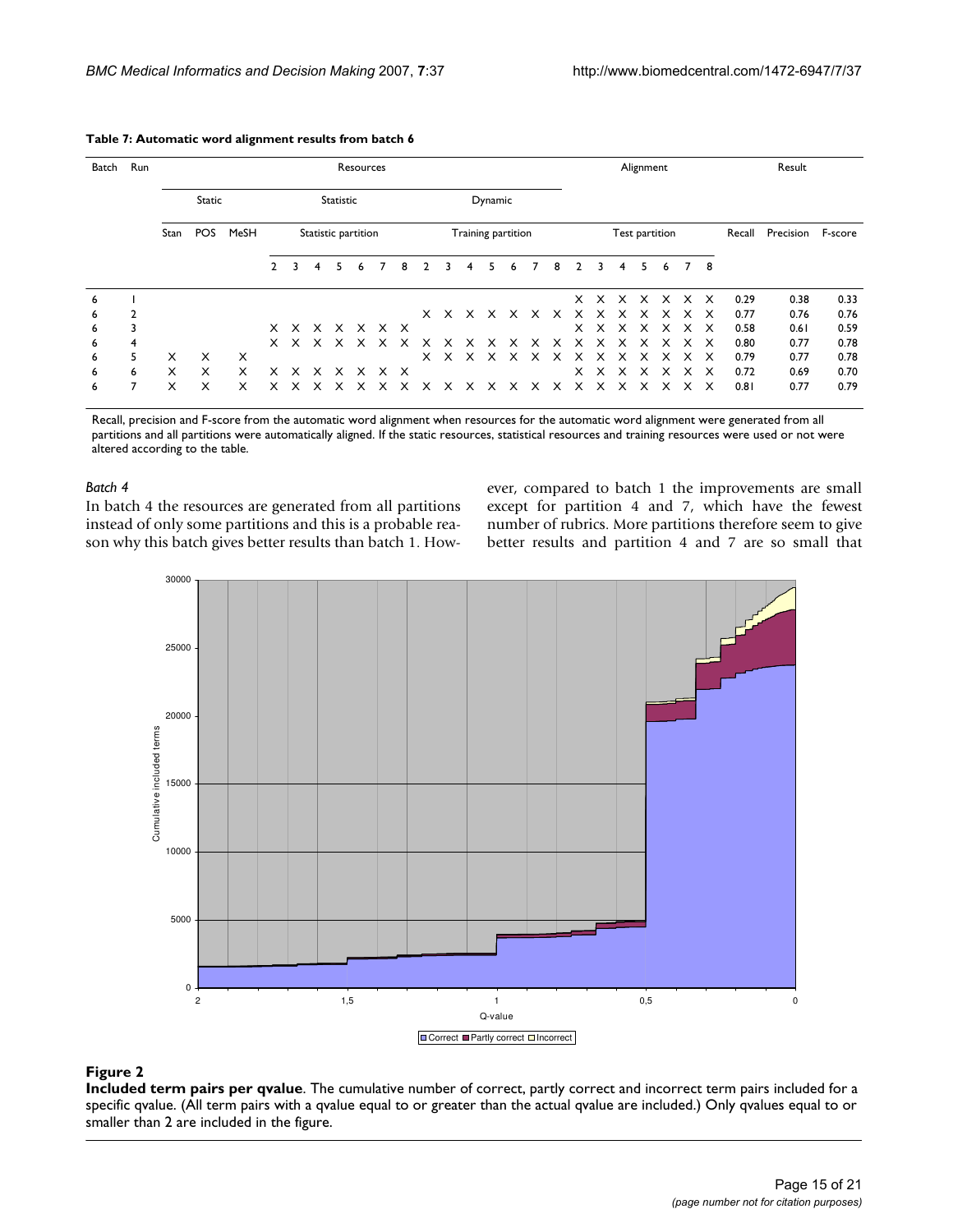

### **Figure 3**

**Recall and precision per qvalue**. The recall and precision for a specific qvalue. (All term pairs with a qvalue equal to or greater than the actual qvalue are included.) Only q values equal to or smaller than 2 are included in the figure.

widely useful resources are impossible to generate from them.

### *Batch 5*

In all runs in batch 5, recall and precision differ only marginally. When both statistical resources and training resources exist, there is not any genuine need to use standard resources, the parts-of-speech blocker and the MeSHdictionary.

One reason why the static resources do not improve the results may be that they contain information that overlaps the information in the training resources.

Regarding the parts-of-speech blocker it depends on the tagging of the rubrics done by the parts-of-speech tagger. The tagger is constructed for natural language while rubrics in medical terminology systems often contain words or rubrics in Latin and Greek, which sometimes cause the tagger to tag words incorrectly. This is a probable

| Part | Number of links in original alignment | Number of links in repeated alignment | Number of mutual links | F-score |
|------|---------------------------------------|---------------------------------------|------------------------|---------|
|      | 618                                   | 619                                   | 561                    | 0.91    |
|      | 280                                   | 282                                   | 257                    | 0.91    |
|      | 136                                   | 139                                   | 131                    | 0.95    |
|      | 2,416                                 | 2,446                                 | 2,314                  | 0.95    |
| 6    | 881                                   | 883                                   | 833                    | 0.94    |
|      | 94                                    | 99                                    | 89                     | 0.92    |
| '8   | 492                                   | 478                                   | 464                    | 0.96    |

#### **Table 9: Intra-rater reliability results**

Number of links in original alignment, number of links in repeated alignment, number of links mutually included in both alignments and F-score.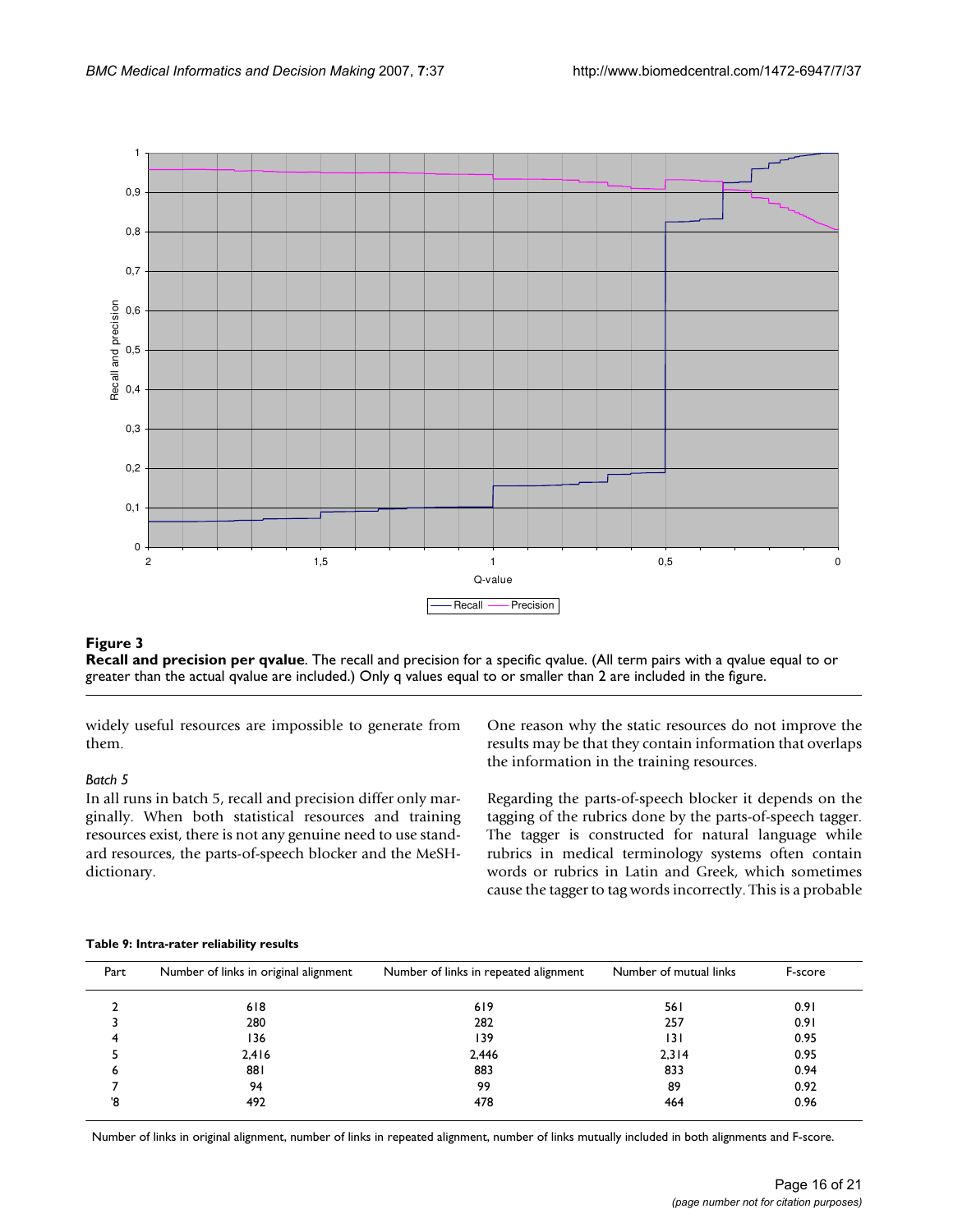reason why the parts-of-speech blocker does not improve the results.

### *Batch 6*

Batch 6 shows that if no resources are used for the automatic alignment the recall and precision are very low, which are expected. The reason why the results are not even lower is the heuristics, which are still applied.

The use of only statistical resources gives low recall and precision, but use of only training resources gives recall and precision close to the result when all kinds of resources are used. Using both statistical resources and training resources gives a small improvement compared to only using training resources.

When static resources are added to the three configurations above the same pattern appears in the three configurations with static resources as in the three configurations without static resources. The main difference is the large increase in recall and precision between only statistical resources and static resources together with statistical resources. Static resources and training resources give clearly better results than static resources and statistical resources. The improvements of using both static resources, statistical resources and training resources are also small compared to only using training resources.

The information in the statistical resources must then mainly be a subset of the information in the training resources. Therefore, the training resources are more important than statistical resources, and the training resources can be used without statistical resources with only a small worsening of the results. However, statistical resources can be built automatically while training resources are built from manually aligned texts. Statistical resources are therefore less expensive to build, which is an argument to still consider statistical resources to improve the performance.

### *Batch 5 and 6*

A comparison of batch 5 and batch 6 gives that if training resources exist and are used then adding standard resources, parts-of-speech blocker and MeSH-dictionary only give small improvements of the results. However, if training resources do not exist then statistical resources together with static resources can give a decent result.

### *Generated dictionary*

The generated English-Swedish dictionary contains 23,737 term pairs in base forms. This is less than the dictionary generated in the earlier study [2], which contained 30,997 term pairs, but the dictionaries are generated with different set-ups. In the earlier study both base forms and inflected forms of the term pairs were included in the dictionary, but in the current study only base forms are included. Partition 1 was in the earlier study also aligned and included in the generated dictionary, but in the current study partition 1 was used as a dictionary resource in the word alignment process and therefore not included in the generated dictionary. A more appropriate number of term pairs to compare with the earlier study are therefore the number of correct term pairs in their uninflected forms, 28,342, plus the size of partition 1, 13,514, which is 41,856. This is a substantially better result than in the earlier study.

### *Using qvalues*

Instead of the labour-intensive manual categorisation into correct term pairs, partly correct term pairs and incorrect term pairs for the dictionary generation, it is possible to use the qvalues of the candidate term pairs. In that case, only a sample of the candidate term pairs are manually categorised and a figure similar to Figure 2 is drawn according to the categorisation of the sample. The figure is then used to find a cut-off qvalue where a high proportion of the candidate term pairs with a higher qvalue are assumed to be correct and similarly a high proportion of the candidate term pairs with a lower qvalue are assumed to be incorrect. If a high cut-off qvalue is selected, then a large set of correct term pairs are included, but there will also be a large number of correct term pairs that are excluded. If a low cut-off qvalue is selected many incorrect term pairs are included, but few correct term pairs are excluded. An important observation is that if the data for the figure are based on a categorised sample of the candidate term pairs instead of a categorisation of all candidate term pairs, the figure is more coarse-grained and the cutoff qvalue is harder to select than in this study.

If a precision of around 0.9 is not too low then, according to Figure 2, the cut-off qvalue 0.25 can be selected and the resulting recall will be 0.96, which is a high recall. If instead a precision of 0.95 or higher is required a high cutoff qvalue has to be selected and the resulting recall will be equal to or less than 0.10, which is in most cases is a too low recall.

One problem with input materials like the terminology systems used in this study is that they result in many term pairs which only occur once. This is clearly indicated in Figure 2 and Figure 3 where it is obvious that many candidate term pairs have the qvalue 0.5 independently of whether they are categorised as correct, partly correct or incorrect. The reason for this is exactly that these term pairs only occur once in the input data as well as in the resulting alignments.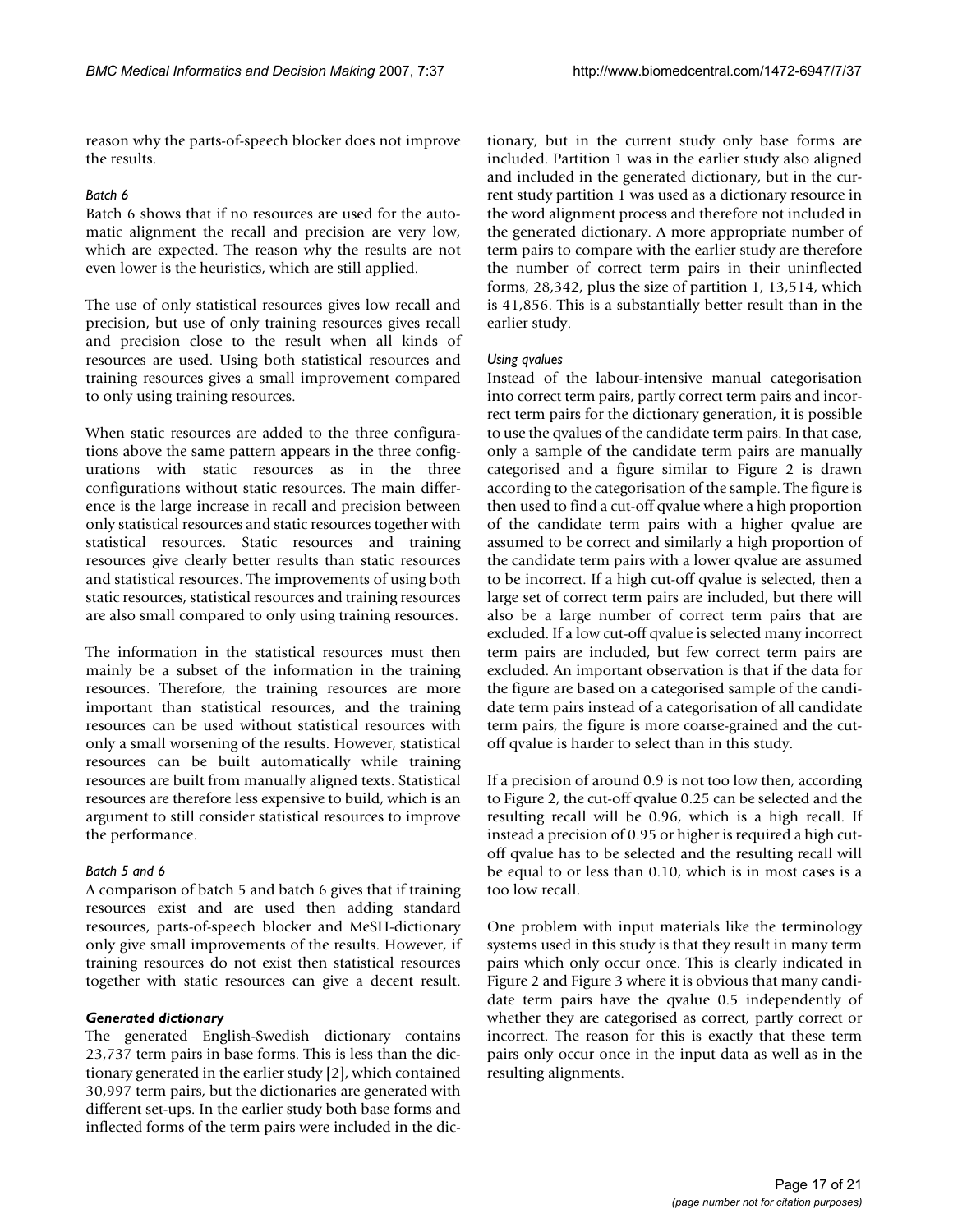### *Intra-rater reliability*

The F-score in the intra-rater reliability study varied between 0.91 and 0.96 for the different partitions. The manual word alignment used for generation of training resources can therefore be expected to have been carried out reliably.

The number of differences when a sequence of words is treated as a single name in one alignment and a modifier and a name in another alignment could maybe have been fewer with a slightly modified study. Two possible modifications could have been

1. the word alignment style guide for the manual word alignment could have stated the differences between the two alternatives more clearly

2. the manual aligner could have been given more training time before aligning the material used in the study

It is however unclear how few the differences can be, because in reality there is no clear cut division between a sequence of words as a single name or a modifier and a name.

### **Conclusion**

More resources give better results in the automatic word alignment, but some resources only give small improvements. The most important type of resource is training, which alone gives nearly as good results as the union of all types of resources. The union of static resources and statistical resources gives not as good result as only training resources, but can be built without manual word alignment.

Partition 5, which contains the major parts of ICD-10, is the partition that alone generates the best resources for the automatic word alignment of the union of the partitions. A probable reason is the sheer size of ICD-10 and that it includes a large portion of all unique words. The diagnostic domain of ICD-10 might also be the best one to cover the whole domain of the used terminology systems.

Resources generated from MeSH seem to be more difficult than other resources to generalise to other terminology systems. There is a difference in content and structure between MeSH, which is a bibliographic medical terminology system, and the other terminology systems, which are clinical medical terminology systems. This difference is a probable reason why resources generated from MeSH are more difficult to generalise.

### **List of abbreviations**

ICD-10: International Statistical Classification of Diseases and Related Health Problems, Tenth Revision;

ICF: International Classification of Functioning, Disability and Health;

KSH97-P: Primary Health Care Version of The International Statistical Classification of Diseases and Related Health Problems (In Swedish Klassifikation av sjukdomar och hälsoproblem 1997 – Primärvård);

MeSH: Medical Subject Headings;

NCSP: NOMESCO Classification of Surgical Procedures;

NLM: United States National Library of Medicine;

NOMESCO: Nordic Medico-Statistical Committee;

WHO: The World Health Organization.

### **Competing interests**

Author Magnus Merkel is co-owner of the company Fodina Language Technology AB, which holds the rights to commercial exploitation of the ITools suite.

### **Authors' contributions**

MN collected the data and divided the data into partitions, planned the experimental set-up, did the manual training in ILink and the manual categorisation in IViev, analysed the data and wrote the article except for the sections 'Word alignment' in the 'Background' and 'Alignment tools' and 'Ranking and filtering candidate term pairs' in the 'Methods'.

MM configured, ran and calculated the results from the experiments in ITools, substantially contributed in the design of the study, wrote the sections 'Word alignment' in the 'Background' and 'Alignment tools' and 'Ranking and filtering candidate term pairs' in the 'Methods' and substantially contributed to drafting and revising the remaining parts of the manuscript.

HP and HÅ substantially contributed in the design of the study, and in drafting and revising the manuscript.

All authors read and approved the final manuscript.

### **Appendix1: Glossary**

**batch** : A collection of automatic word alignment runs where the configurations are tailored to answer a specific question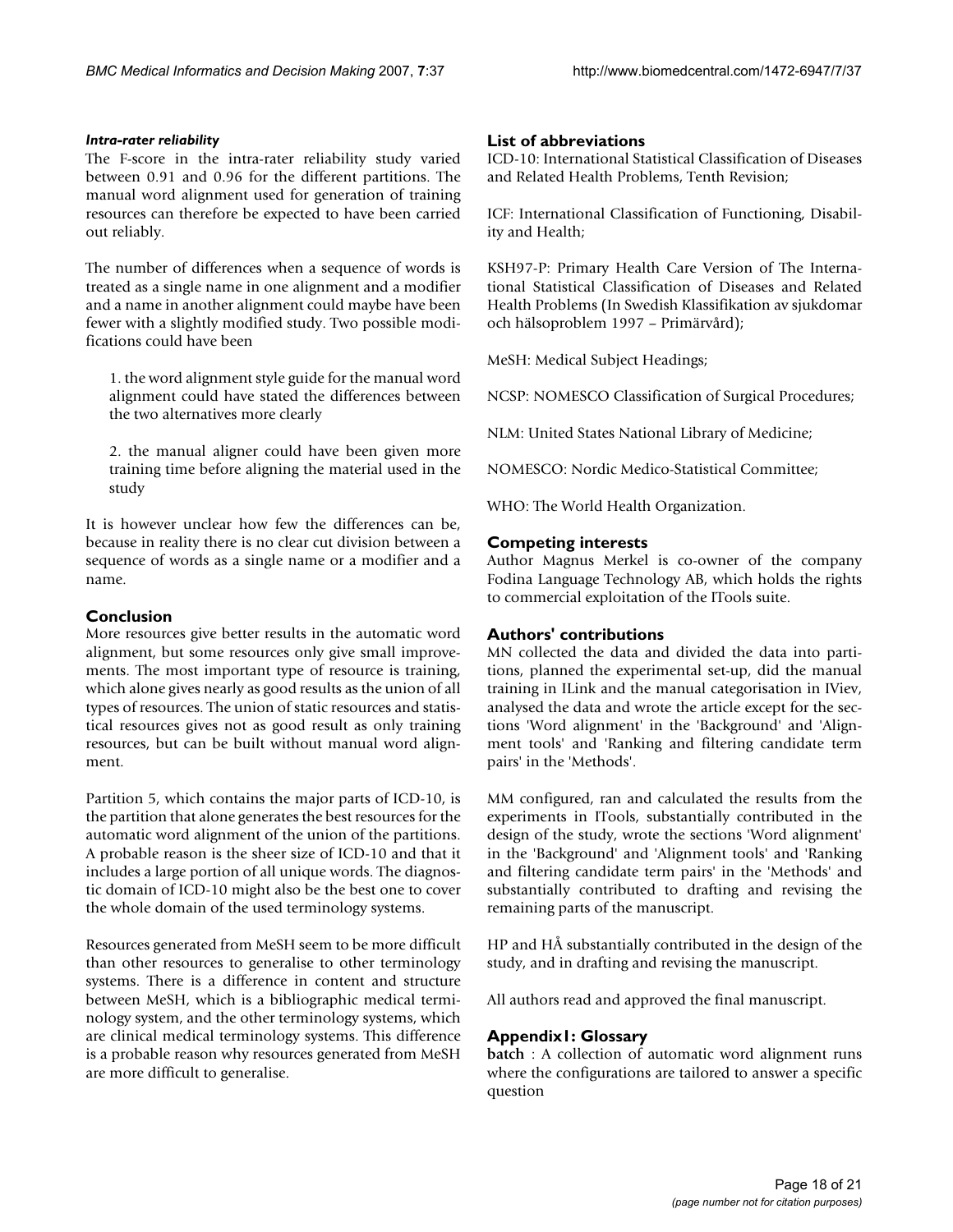**candidate term pair** : An automatically aligned term pair which is the candidate to be included in the English-Swedish medical dictionary.

**correct term pair** : An automatically aligned term pair which a manual evaluation has classified as correct and will be included in the English-Swedish medical dictionary.

**incorrect term pair** : An automatically aligned term pair which a manual evaluation has classified as incorrect.

**MeSH-dictionary** : A dictionary used as a static resource in the word alignment. The dictionary consists of all rubric pairs in MeSH which have one word in either English or Swedish.

**partly correct term pair** : An automatically aligned term pair which a manual evaluation has classified as partly incorrect.

**partition** : A set of term pairs which contains all of or a part of a terminology systems' term pairs.

**parts-of-speech blocker** : A blocker that filters out any alignment that matches a certain predefined parts-ofspeech pattern that is deemed to be unwanted.

**rubric** : The English or Swedish preferred label associated with a code in a terminology system.

**run** : An automatic word alignment run with a specific configuration.

**standard resources** : Standardised resources which contain two static standard English-Swedish dictionaries and patterns for common parts-of-speech correspondences.

**static resources** : The union of the standard resources, the parts-of-speech blocker and the MeSH-dictionary.

**statistical resource** : A dictionary generated automatically through statistical analysis of parallel rubrics.

**term pair** : An English word or sequence of words and a Swedish word or sequence of words which have been grouped together by manual or automatic alignment.

**training resource** : A resource built from manual word alignment from a sample of parallel rubrics.

### **Appendix2: Used terminologies** *ICD-10*

International Statistical Classification of Diseases and Related Health Problems, Tenth Revision, ICD-10, is provided by WHO[14]. ICD-10 is a statistical classification divided into 21 chapters with a broad and general coverage of mainly diseases and health related problems but also external causes and factors influencing health[14]. The Swedish National Board of Health and Welfare is responsible for the Swedish translation[15].

### *ICF*

International Classification of Functioning, Disability and Health, ICF, is provided by WHO[16]. ICF is aimed to be a framework for describing health and health related states. Its four chapters cover the areas 'Body functions', 'Body structures', 'Activities and participation' and 'Environmental factors'[16]. The Swedish National Board of Health and Welfare is responsible for the Swedish translation[17].

### *MeSH*

Medical Subject Headings, MeSH, is provided by the United States National Library of Medicine[18]. MeSH is a controlled vocabulary mainly used for indexing articles from 4,800 biomedical journals, but also used for indexing other kinds of resources, like books, documents and audio-visual material. The used version is the year 2003 version. The library at Karolinska Institutet is responsible for the Swedish translation[19].

### *NCSP*

NOMESCO Classification of Surgical Procedures, NCSP, is provided by the Nordic Medico-Statistical Committee (NOMESCO)[20]. NCSP is a statistical classification of surgical procedures for the Nordic countries. Its 15 main chapters consist of surgical procedures arranged by functional and anatomic body systems, the 4 subsidiary chapters contain therapeutic and investigative procedures and the supplementary chapter contains qualifiers to the other chapters[20]. The version used here is the year 2004 revision 1. The Swedish National Board of Health and Welfare is responsible for the Swedish translation[21].

### *KSH97-P*

Primary Health Care Version of the International Statistical Classification of Diseases and Related Health Problems, KSH97-P, is provided by the Swedish National Board of Health and Welfare[22]. KSH97-P is a statistical classification derived from the Swedish version of ICD-10 and the coverage is the common diseases and health related problems in the Swedish primary healthcare. Parts of its rubrics are identical to rubrics in ICD-10, while other rubrics are aggregates for rubrics in ICD-10. The English translation is made available by the Swedish National Board of Health and Welfare [23].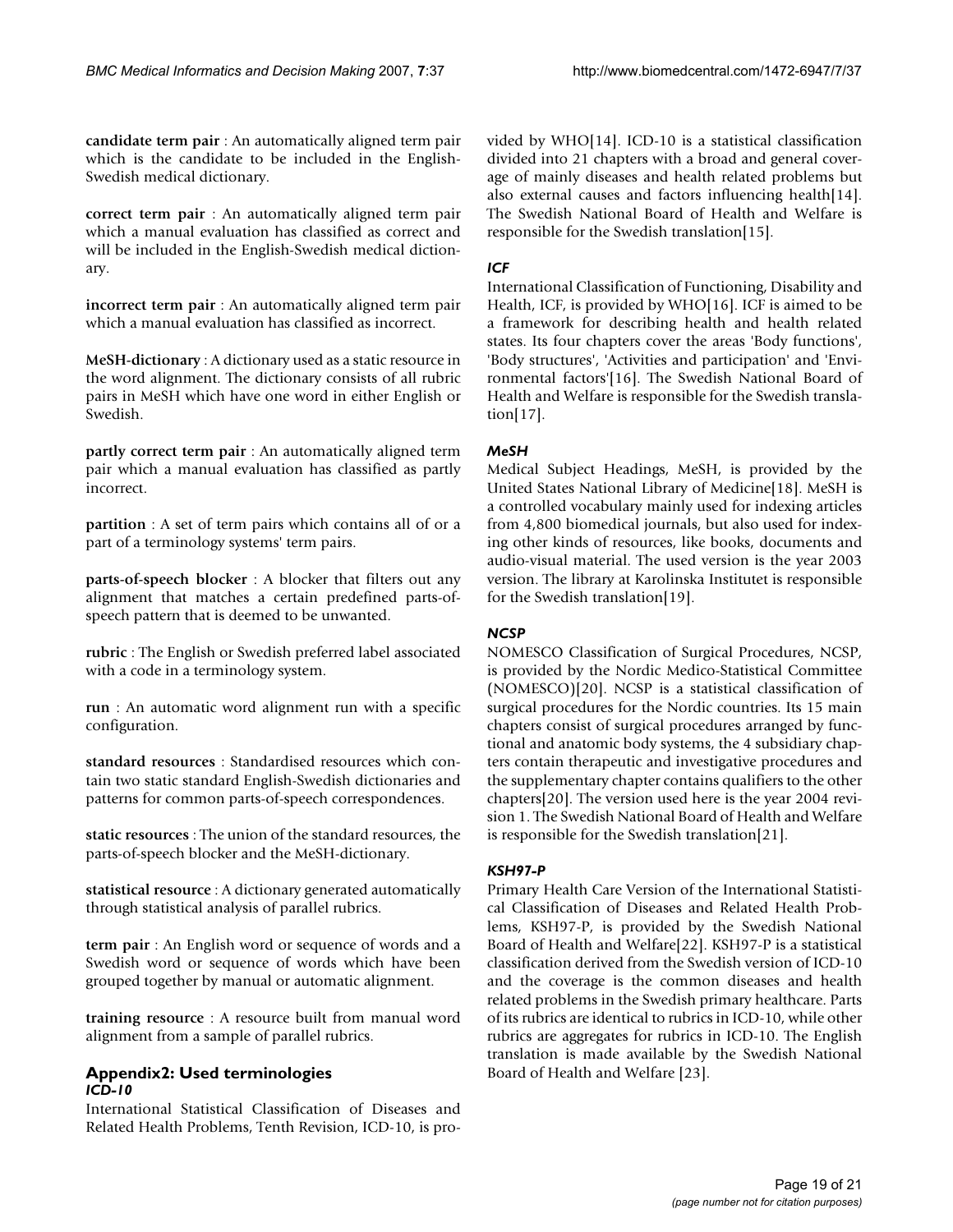### **Appendix3: Word alignment style guide for the manual word alignment**

In the examples words that are underlined are aligned to each other and words that are *strikethrough* are marked as deleted.

### *General rules*

- Align as many words as necessary for agreement in both languages.
- Align as few words as possible with kept agreement in both languages.
- Aligned term pairs ought to be found in dictionaries.

### *Word missing*

If one or more words only exist in one language these words are marked as deleted.

Example Tularaemia

Tularemi *(harpest)*

Retina

*Malign tumör i* retina

### *Name*

The complete names of diseases, syndromes, procedures and similar entities are aligned to each other, but if modifiers exist they are aligned on their own. A modifier is a free-standing word, that for instance indicates state, location, cause, the method of attack or severity.

Example Yellow Fever

Gula febern

Malignant neoplasm of rectum

Malign tumöri i änd tarmen

Keratoconjunctivitis due to adenovirus

Keratokonjunktivit orsakad av adenovirus

Down's syndrome, unspecified

Downs syndrom, ospecificerat

DNA Polymerase III

DNA-polymeras III

### *Punctuation mark and connecting word*

When the punctuation mark or the connecting word is used in the same way in both languages, they divide the rubrics in parts and the parts are aligned separately.

Example Histoplasmosis, unspecified

Histoplasmos, ospecificerad

Cysticercosis of eye

Cysticerkos i ögat

When the punctuation mark or the connecting word is used in the same way in both languages and have the same meaning, the punctuation marks or the connecting words are aligned to each other.

Example Histoplasmosis, unspecified

Histoplasmos, ospecificerad

Mumps without complication

Påssjuka utan komplikation

When the punctuation mark or the connecting word is used in the same way in both languages but do not have the same meaning, the punctuation marks or the connecting words are marked as deleted.

Example Respiratory failure, not elsewhere classified

Respiratorisk insufficiens som ej klassificeras annorstädes

### **Definite article**

The definite article is excluded from the term if it only corresponds to the definite form of a word. The definite article is then marked as deleted.

Example Irritation in *the* ear

Irritation i örat

Irritation in the ear

Irritation i örat

### **Adjective**

Adjectives are aligned independently if none of the rules about names can be used.

Example Industrial Microbiology